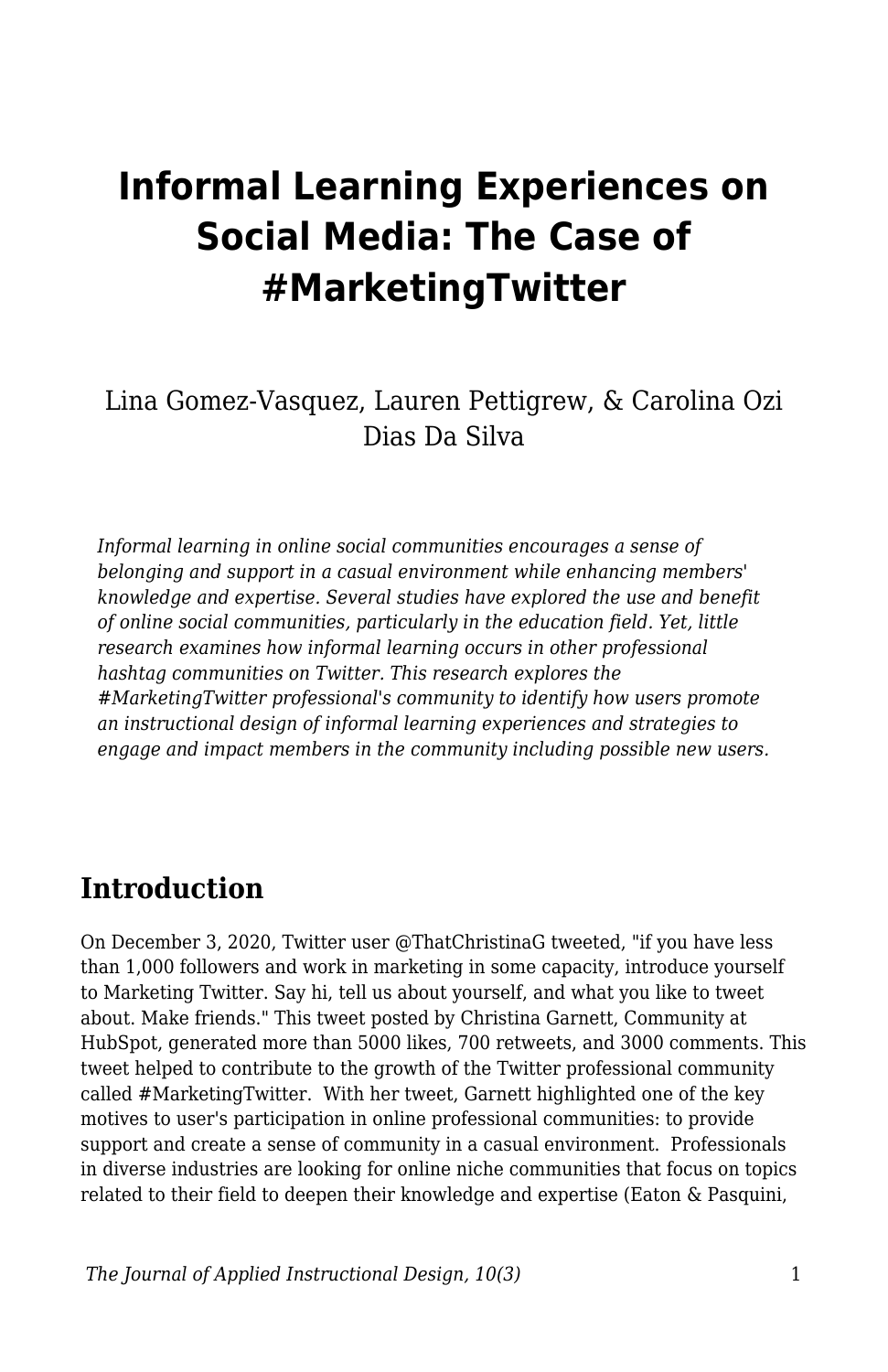2019). Several studies have explored the uses and advantages of Twitter communities in the education field (e.g., Blankenship, 2018; Goodyear et al., 2019; Gao & Li, 2019; Johnson-Holder & Bethea-Hampton, 2019; Xing & Gao, 2018;), such as #AcademicTwitter (Gomez-Vasquez & Romero-Hall, 2020), Academic Advising (#AcAdv; Eaton & Pasquini, 2019), and Twitter chats like #Edchat (Staudt-Willet, 2019).

There is growing evidence of teachers using and engaging in social media communities to share information about practice (Trust et al. 2016; Wesley, 2013), and the necessity of belonging to professional learning communities for continued professional development (Goodyear et al., 2019). Several studies focus on professional communities on Twitter for early-career networking for women in academic medicine and science (Lewis et al., 2018) and public health professionals (Hart et al., 2017). However, online professional communities are still an understudied field (Carpenter et al. 2020), particularly across different contexts and fields on social media (Veletsianos, 2017). To date, little research has centered on how instructional design of informal learning occurs in other niche professional communities on Twitter, such as marketing. Marketing is growing as a field, and with the advancement of social media and digital platforms, marketers are turning to online communities to connect, learn, participate, and belong. As diverse online professional communities continue to grow and thrive, it is imperative to research various networks' functions and contributions to professional life (Eaton & Pasquini, 2019) for instructional designers' benefit when building online learning experiences.

This paper explores how the #MarketingTwitter community shapes informal learning experiences through online social activities that provide attention, relevance, confidence, and satisfaction (Keller, 1987) using quantitative content analysis, textual analysis, and social network techniques. The research questions guiding this study are:

RQ 1. What communication patterns can be observed in the #MarketingTwitter community?

RQ 2. What kinds of users contribute to the #MarketingTwitter community?

RQ 3. How are informal learning and communication strategies shared?

RQ4. What content formats and resources are utilized with learning and message strategies?

RQ5: How does the #MarketingTwitter community promote instructional design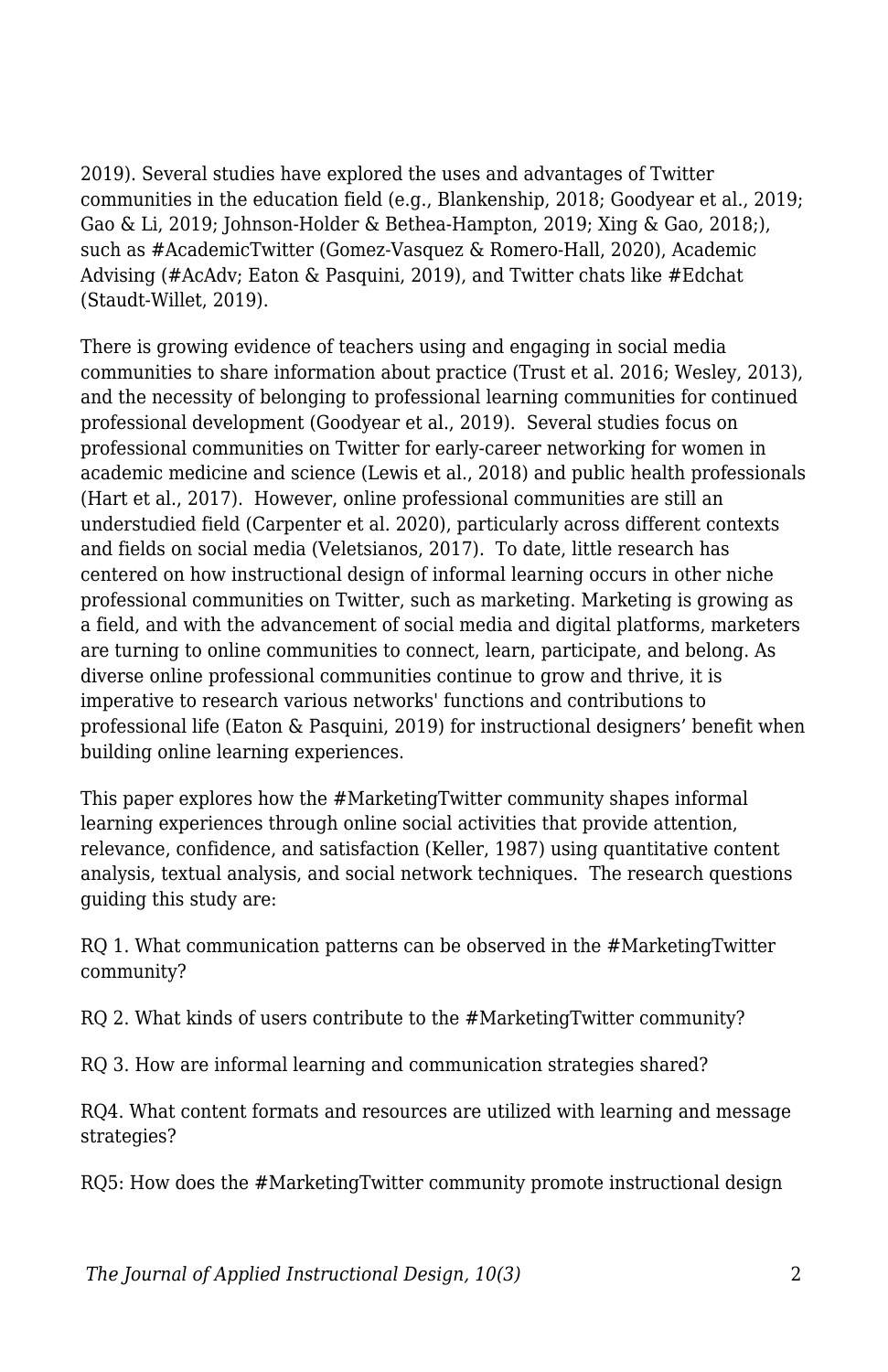strategies of informal learning experiences to engage members and shape learning experiences in the community?

This paper also discusses practical implications of how informal learning in online social communities, such as #MarketingTwitter, provide insights and recommendations into instructional design strategies.

### **Professional Development and Informal Learning Experiences on Social Media Communities**

Social media (e.g., social networking sites, listservs, messaging apps, online discussion forums, and workplace networks) enable users to participate in online communities for sharing ideas and co-production of knowledge. Literature indicates social media bridges formal and informal learning through participatory online communities (Greenhow & Lewin, 2016). Informal learning through social media encourages professional development opportunities, particularly in specific niche communities on Twitter (e.g., #AcademicTwitter, #AcWri, #Edchat), which are highly situational and interactive, and controlled by all participants (Luo et al., 2020). Twitter's newfound sanctuary for professional networking and development has led to academic interests in online communities and the possible informal learning opportunities for the rich content within these communities. When users contribute in a relaxed setting, it allows for more organic and forthcoming information on the topics discussed. According to We Are Social 2021 Digital Global Overview Report (in collaboration with Hootsuite), 63% of users globally use the internet as a tool to find information, while 30% of users utilize the internet as a tool for business research and networking (We Are Social, 2021).

Informal learning within social media communities is unplanned, unstructured, and motivated by the learner. For example, the #MarketingTwitter community is a highly participatory online community of digital marketers on Twitter. A representative Tweeter tweets, "*Hey #MarketingTwitter, what's the most gimmicky stunt you've pulled to promote something you did/will do? I'll start*". This Twitter user encourages other members in the community to share experiences and collaborate and learn from each other (Beach, 2012). Through informal learning, users could have a more effective learning experience (Marsick & Watkins, 2001) and even empower members to reach goals faster with less effort (Donelan, 2016; Klein et al., 2013). Singh (2020) has found that both professional academics and participants in industry-based jobs have relied on the internet and its communities for career development and support. Therefore, Twitter's purpose in online communities is to inspire relationships benefiting all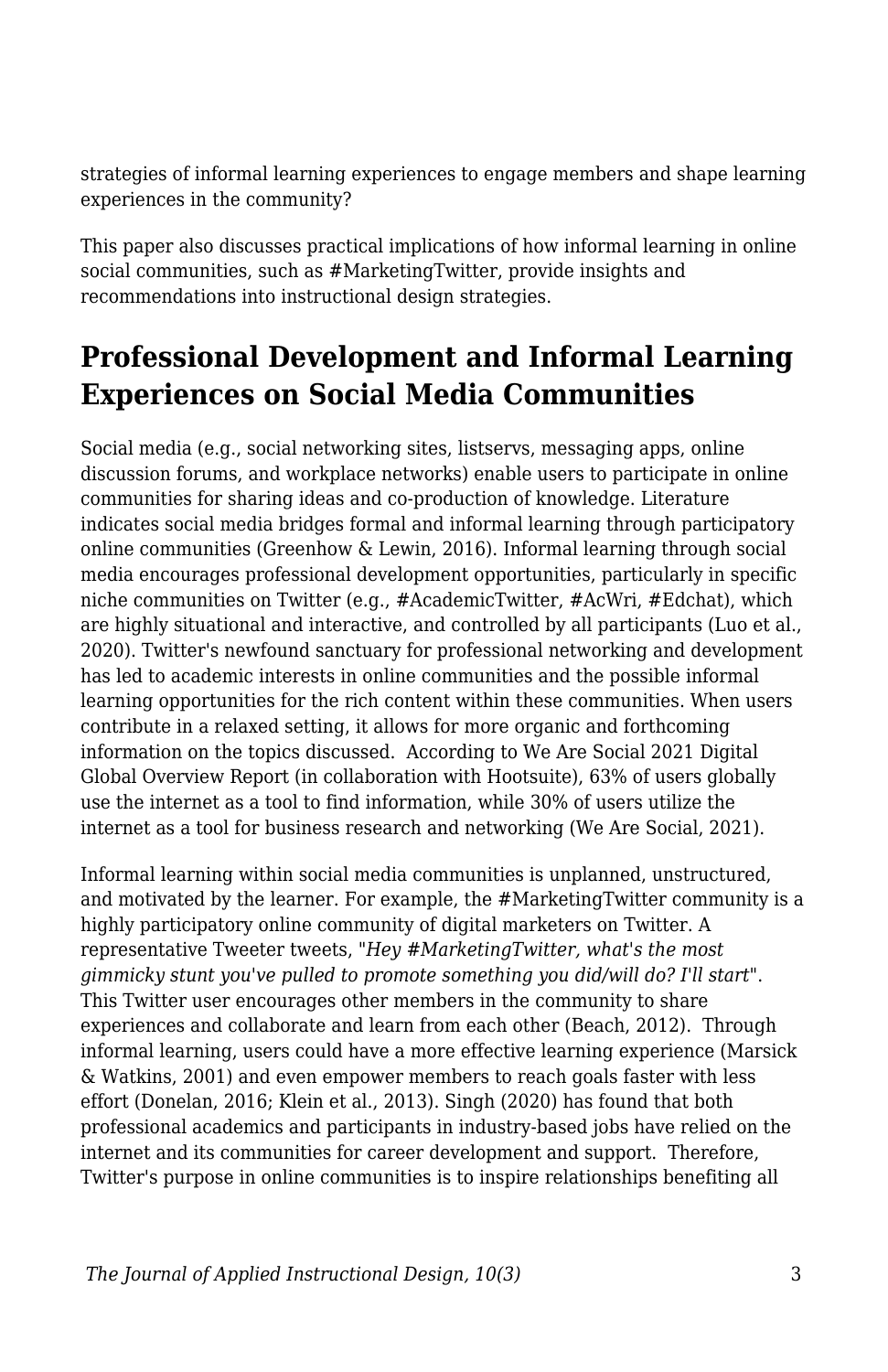parties of the community (Witkemper et al., 2012).

The benefits of belonging and participating in online communities are extensive. Members turn to these communities to combat isolation, find emotional support, and build knowledge while experiencing a sense of camaraderie in informal settings (Staudt-Willet, 2019; Trust et al., 2020). Online social communities also allow members to develop desired skills or knowledge (Luo et al., 2020). They promote timely and situated informal professional learning for supporting social, cognitive, affective, and identity growth (Carpenter & Krutka, 2015; Greenhalgh & Koehler, 2017; Trust et al., 2016). Furthermore, these communities encourage instant feedback or allow space to brainstorm new ideas from interdisciplinary members (Hart et al., 2017).

### **Professional Online Communities: Twitter Chats and Community Hashtags**

In educational literature, Communities of Practice (CoPs) and Professional Learning Communities (PLCs) are terms used to define professional development opportunities occurring on social media (Luo et al., 2020). CoPs are a group of people "who share a concern, a set of problems, or a passion about a topic, and who deepen their knowledge and expertise in this area by interacting on an ongoing basis" (Wenger et al., 2002, p. 4). On the contrary, PLCs are groups of people "who share common learning/professional interests, in which interactions and discourse take place over time through discussion, analysis and problem solving, that result in professional learning" (Goodyear et al., p. 422). Literature around CoPs and PLCs have focused on how teachers and professors engage with social media for professional development purposes (Carpenter & Krutka, 2014). Nevertheless, there is limited understanding of how informal learning experiences occur via social media among professionals in business settings and/or specialized fields and what it might mean for instructional designers within these communities (Conley & Sabo, 2015; Veletsianos, 2017).

Social media platforms have been utilized in the development of both CoP and PLCs in the past decade. Teachers have used social media for professional learning purposes implementing hashtags and Twitter chats (Trust et al., 2016; Wesley, 2013). Scholars proposed Twitter's community hashtags as fostering imagined communities of mutual or common interest (Bruns & Burgess, 2011; Gruzd et al., 2011). The study of online professional communities has also been common in the health (e.g., Xu et al., 2015; Rashid et al., 2018) and education sectors (e.g., Gomez-Vasquez & Romero-Hall, 2020; Trust et al., 2020) through the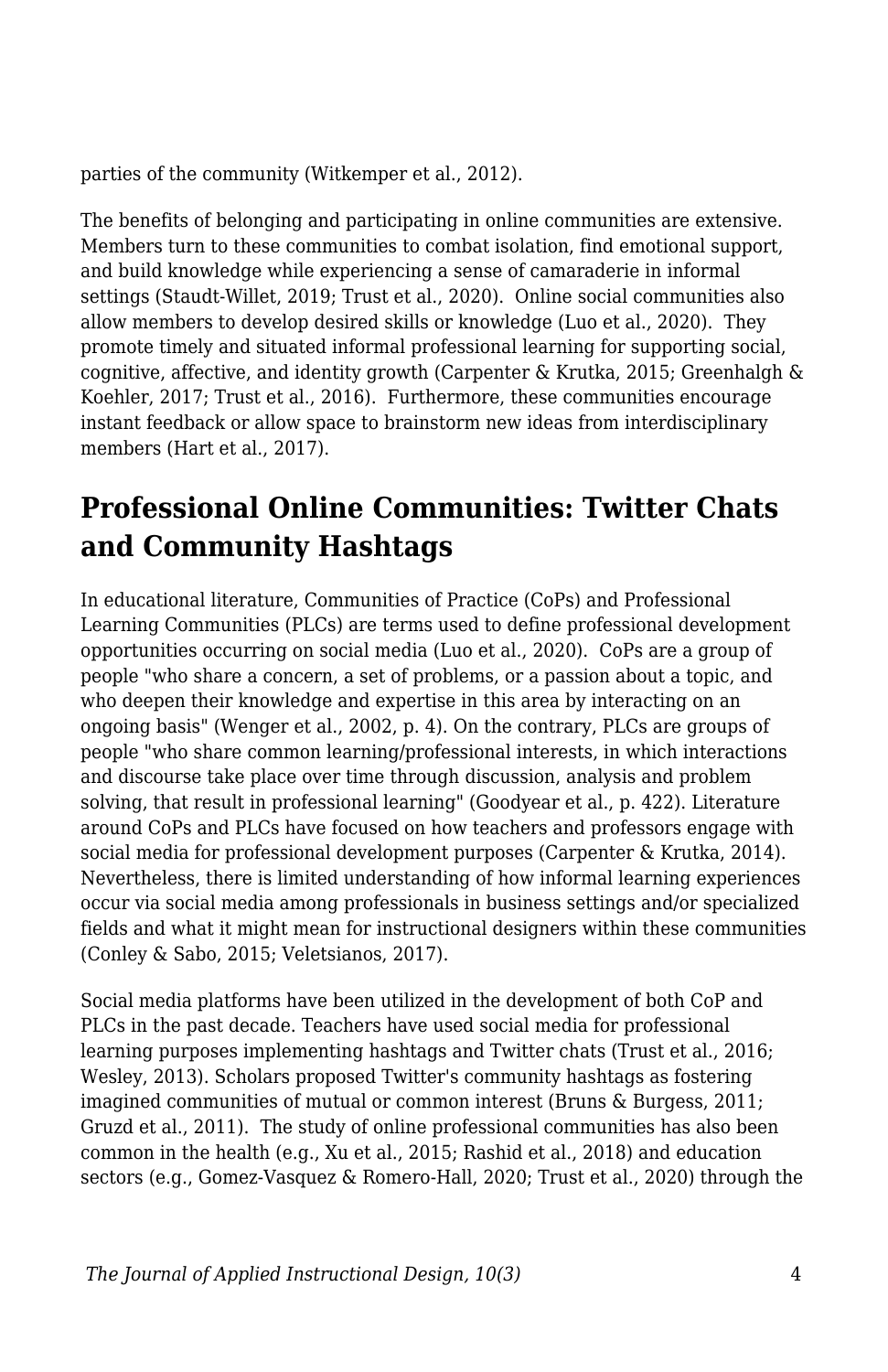employment of community hashtags such as #TipsForNewDocs, #RemoteTeaching #RemoteLearning, #AcademicTwitter, and others. These community hashtags center around conversations related to academic life experiences, accessibility, teaching, research support and advice, and self-professional branding (Gomez-Vasquez & Romero-Hall, 2020). They serve as platforms for meeting educator's cognitive, social, and affective needs (Trust et al., 2020). These community hashtags also involve messages promoting socialization in a humorous and colloquial style (Rashid et al., 2018). Furthermore, Twitter chats are valuable avenues for making connections and enhancing education about a wide range of topics. One of the most popular chats in the education field is #Edchat (Britt & Paulus, 2016; Coleman et al., 2018; Staudt-Willet, 2019). Twitter chats, such as #Edchat, have been an excellent tool for supporting teachers' development and informal learning (Britt & Paulus, 2016). However, interactions within #Edchat are brief, thus, encouraging casual relationships through weak ties (Coleman et al., 2018). Collaboration and networking are not standard in large Twitter networks such as #EdChat due to the rapid flow of information (Staudt-Willet, 2019). Twitter chats like #Edchat have been effective for exploring ideas but are underutilized for sharing emotions (Staudt-Willet, 2019).

Online communities draw participation from a wide range of users with different levels of experience and expectations (Xu et al., 2015) from various disciplines. Gomez-Vasquez and Romero-Hall (2020) found the #AcademicTwitter community attracts educators (professors, researchers, and graduate students) and media accounts, and professionals from related disciplines. However, unequal user participation in these communities is notable and is attributed to "lurking" (Veletsianos, 2017). Most of the participants lurk, while a small number of users contribute to the community. These communities not only face lurking behavior when it comes to user participation, but also find a loss of long-term user retention. Xing and Gao (2018) determined tweets' writing style influences participants' continuation as active members. For instance, the authors found cognitive tweets (e.g., sharing personal opinions or experiences) and interactive features on those tweets (e.g., asking questions, having examples, making, or expressing arguments) contribute to a lower risk of members dropping out of those communities. The COVID-19 pandemic has contributed to the increasing use of Twitter professional niche communities for emotional support and sharing of experiences among educators (Trust et al., 2020). Therefore, it is imperative to examine instructional design characteristics rooted in social media to shape better informal learning experiences for learner retention.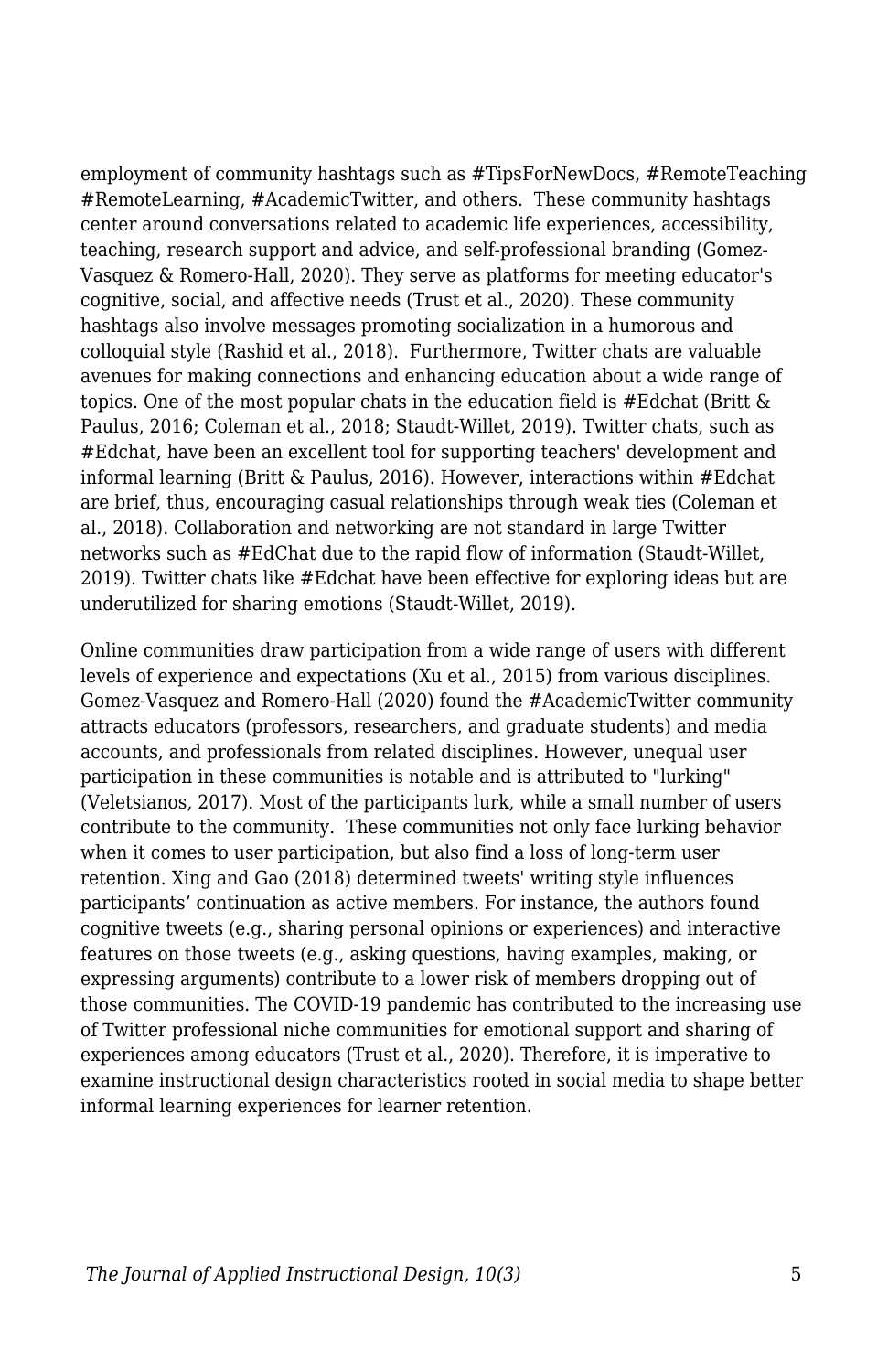### **Instructional Design of Informal Learning Experiences on Social Media**

Instructional designers have utilized techniques and strategies from various entertainment media (e.g., film, television, comics, computer, and video games) to design educational materials for diverse audiences (Dickey, 2005). With the popularization of social media platforms and online communities, instructional designers have opportunities to learn and borrow techniques to leverage the inherent benefits of social media in instruction design. Since instructional design creates learning experiences for the unique needs of different audiences or topics (DiFranza, 2020), social media provides an array of diverse applications and online communities encouraging collective knowledge building and strategies to learn from.

Social media affordances encourage participation, engagement, collaboration, relationship building and others (Kaplan & Haenlein, 2010), which contribute to fostering online learning (Dickey, 2005). The interactivity of social media affordances is due to the "participatory nature of viewing, creating, and sharing content and the knowledge it offers" (Conley & Sabo, 2015, p.1). These platforms facilitate the development of reusable content that is easy to update and revise (Conley & Sabo, 2015). Hashtags play a key role in social media platforms and online communities. They serve as instructional content tagged with descriptors for free and easy to search and locate content (Churchill, 2006). Veletsianos (2017) emphasizes the importance of studying hashtags in online professional communities to identify their productive use. Veletsianos stresses instructional designers should investigate innovative benefits of technology (e.g., social media communities) to recognize learning techniques for professional development.

It is essential to understand how social media should be used for instructional purposes (Conley & Sabo, 2015). As an example of emergent digital media, online professional communities on Twitter may inform instructional designers in uncovering features and strategies with new methods for engaging diverse learners. In other words, using social media, especially niche communities on Twitter, in a "structured" way allows the identification of elements to improve learning experiences. Few studies, until this paper, have addressed social media platforms and the link with instructional design. For instance, Conley and Sabo (2015) published a literature review discussing how social media could be effective in the classroom by examining learning and instructional design theories. The authors proposed a Social Media Instructional Design Model Framework to guide instructional designers using social media in teaching. However, the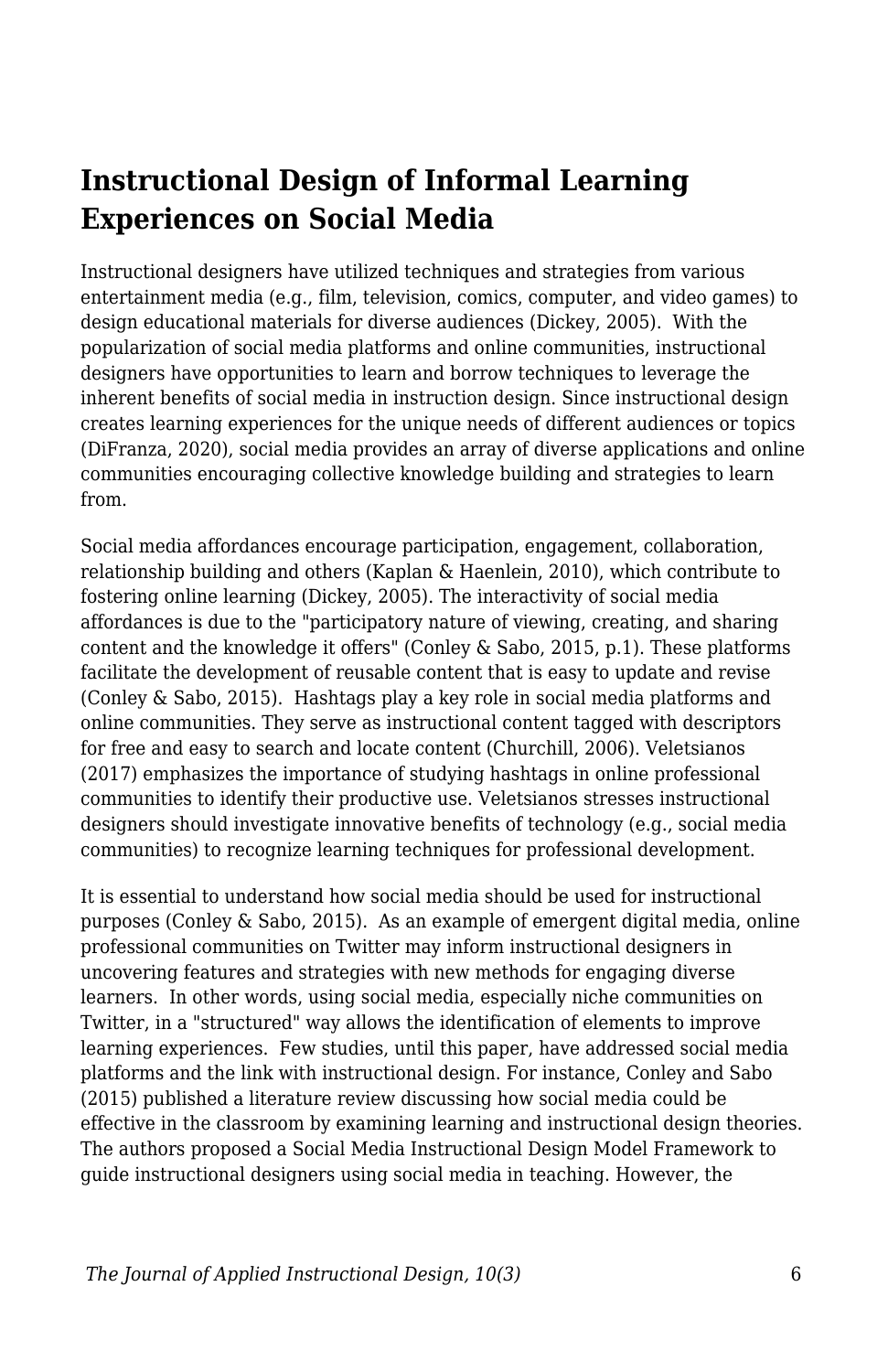research does not discuss instructional strategies or techniques on social media for content creation and social interaction. Therefore, this study contributes to instructional design literature by identifying and analyzing instructional design characteristics rooted in the niche professional community on Twitter (#MarketingTwitter) through online social activities and strategies that provide attention, relevance, confidence, and satisfaction (Keller, 1987). This paper proposes a thematic framework of key themes on the #MarketingTwitter community that included instructional design features and strategies which emerged from the analysis (inductive) and previous frameworks (deductive; Keller, 1987; Goodyear et al., 2019; Rashid et al., 2018; Staudt-Willet, 2019). The thematic framework provides strategies for instructional designers to build and maintain an online social community of learners to contribute to community engagement to shape informal learning experiences.

# **Methodology**

Using quantitative content analysis, textual analysis, and social network analysis, this paper aims to understand how the #MarketingTwitter community shapes informal learning experiences through online social conversations. Netlytic software was used to collect, download, and analyze tweets containing the hashtag #MarketingTwitter from December 5, 2020 – January 22, 2021. The raw dataset had 28017 messages and 9634 unique users. A random sample of 1,500 tweets was selected from the dataset. Netlytic software was used to identify centrality users and examine social network characteristics.

Textual analysis using Netlytic and Linguistic Inquiry and Word Count (LIWC) software was used to identify word recurrence, sentiment analysis, authenticity, and analytical thinking of the tweets. Several variables and categories were established for performing a quantitative content analysis of the 1500 tweets, using both manifest and latent units. The categorization was derived inductively and deductively:

- 1. Type of tweet (e.g., tweet, reply, retweet quote tweet);
- 2. Content format identifies the multimedia format that accompanies the tweet;
- 3. Resources are tools that accompany the message to amplify or support it (e.g., related hashtags, tagging, and emoji);
- 4. The level of engagement of the tweet in terms of likes, shares, and comments;
- 5. Purpose of a tweet describes the communication message strategy, such as information, community, mobilization, appreciation, inspiration, and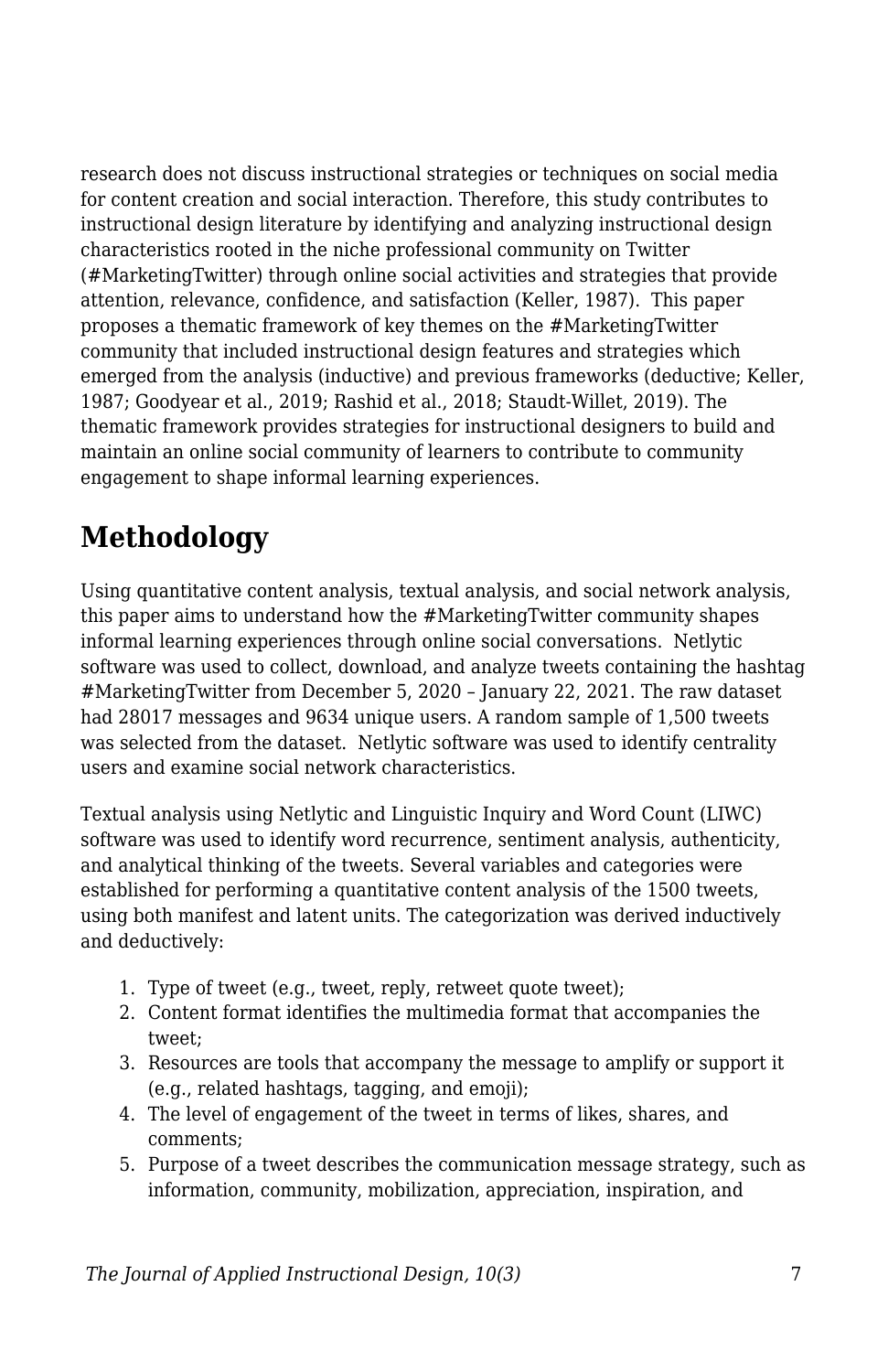others. This is based on the Information-Community-Action (ICA) framework by Lovejoy & Saxton (2012) and some inductive categories;

6. Learning strategies refer to the different informal learning strategies employed in the community; this categorization was built on Carpenter et al. (2020) and Trust et al. (2020).

All categories coded were mutually exclusive. Inter-coder reliability tests were conducted to check the validity of the manual coding schemes. The authors independently coded 170 tweets. The inter-coder reliability tests performed on each variable indicated scores ranging from 0.911 to 0.989 agreement (Cohen's Kappa), indicating a high level of inter-coder reliability. The remaining tweets were divided between the authors and coded independently.

# **Results and Discussion**

### **RQ1: What communication patterns can be observed on the #MarketingTwitter community?**

Researchers used quantitative content, textual, and social network analysis techniques. During the analyzed period, 28 017 messages were exchanged by 9634 unique posters. Sentiment analysis revealed most tweets included positive feelings (3844 posts, 4171 terms) compared to negative feelings (274 posts, 279 terms). Most recurrent positive words were *great, good, happy, excited, and kind*. On the contrary, most frequently used negative words were *bad, tired, terrible, awful, and embarrassed*. To explore sentiment analysis even further, we used LIWC. Results indicated that #MarketingTwitter had a 90.83% tone, showing a high positive and upbeat style network. Negative tweets were minimal (0.65 out of 100 070 words), with only 0.15 tweets signaling anxiety, 0.12 anger, and 0.12 sadness. After this analysis, it is evident #MarketingTwitter is a positive environment for professionals to engage in conversations, as summarized in this tweet:

I've seen so many tweets about this recently, is #MarketingTwitter a new thing? It seems so positive and there were so many great threads I already read through, so I definitely want to get involved and get to know some new marketing folks."

Communication patterns revealed formal, logical, and hierarchical thinking (73.2% according to LIWC. Furthermore, most of the users in this community showed high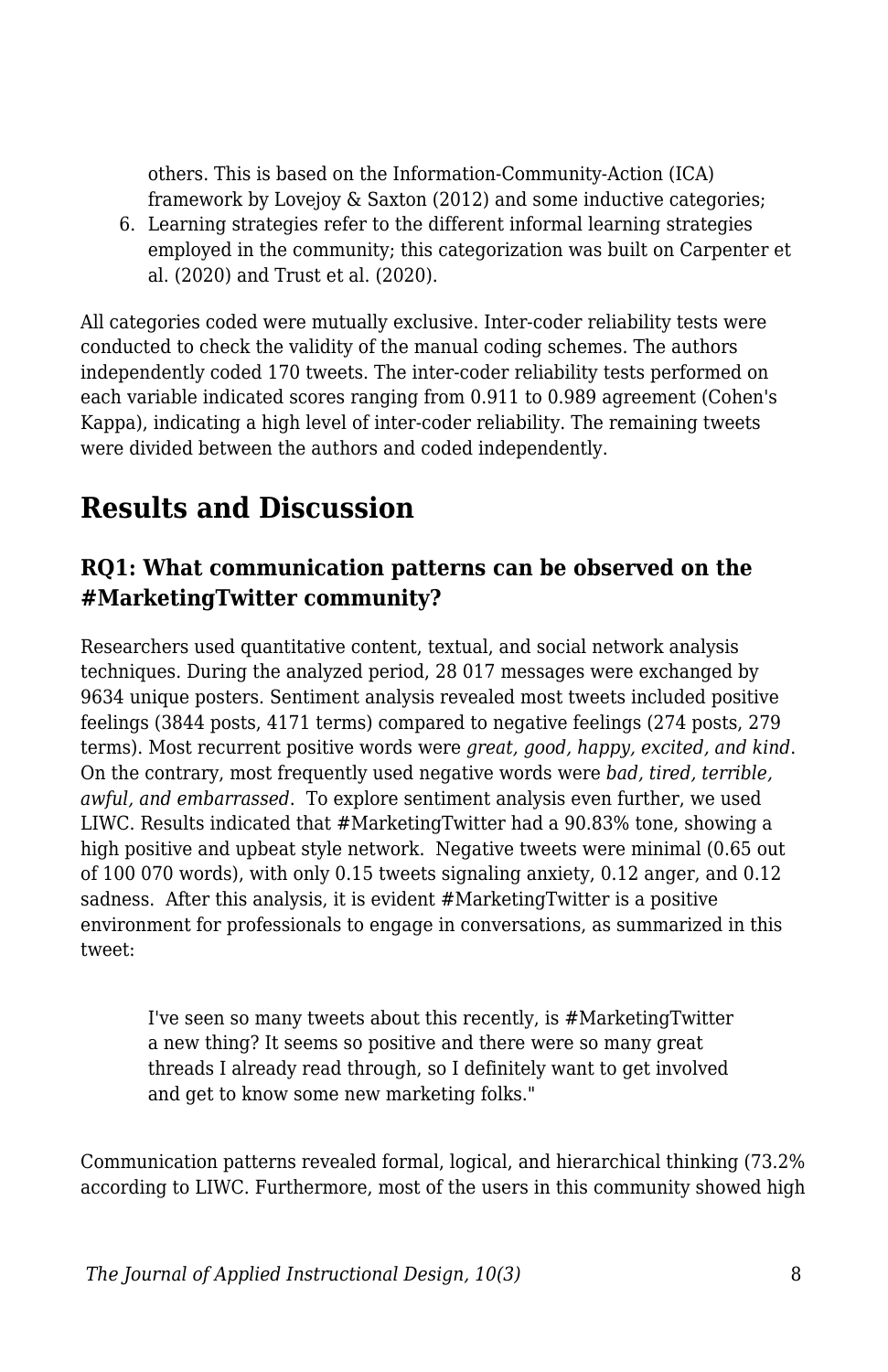expertise and confidence (LIWC Clout level: 85.78), which does not come as a surprise since this is a community of marketing professionals. Authentic levels were low (35.36) suggesting a more guarded, distant form of discourse. Other communication patterns revealed (using Netlytic software) #MarketingTwitter is a wide network (diameter: 30) based on the longest distance between two network participants. Users were not close with others (density: 0.043300), indicating a centralized network dominated by a few participants (centralization: 0.077030). Findings align with previous studies which found highly contributing users provide a significant proportion of the overall content while most users make few contributions indicating participation inequalities in online settings (Veletsianos, 2017). Only 4% of tweets were two-way conversations. #MarketingTwitter showed several small communities instead of a solid single community (modularity: 0.741800). Data indicated only five main clusters, but most participants were outside these main clusters (See Figure 1 for the #MarketingTwitter network).

Figure 1

#MarketingTwitter Network



A visual showing data clusters pertaining to *#MarketingTwitter Network*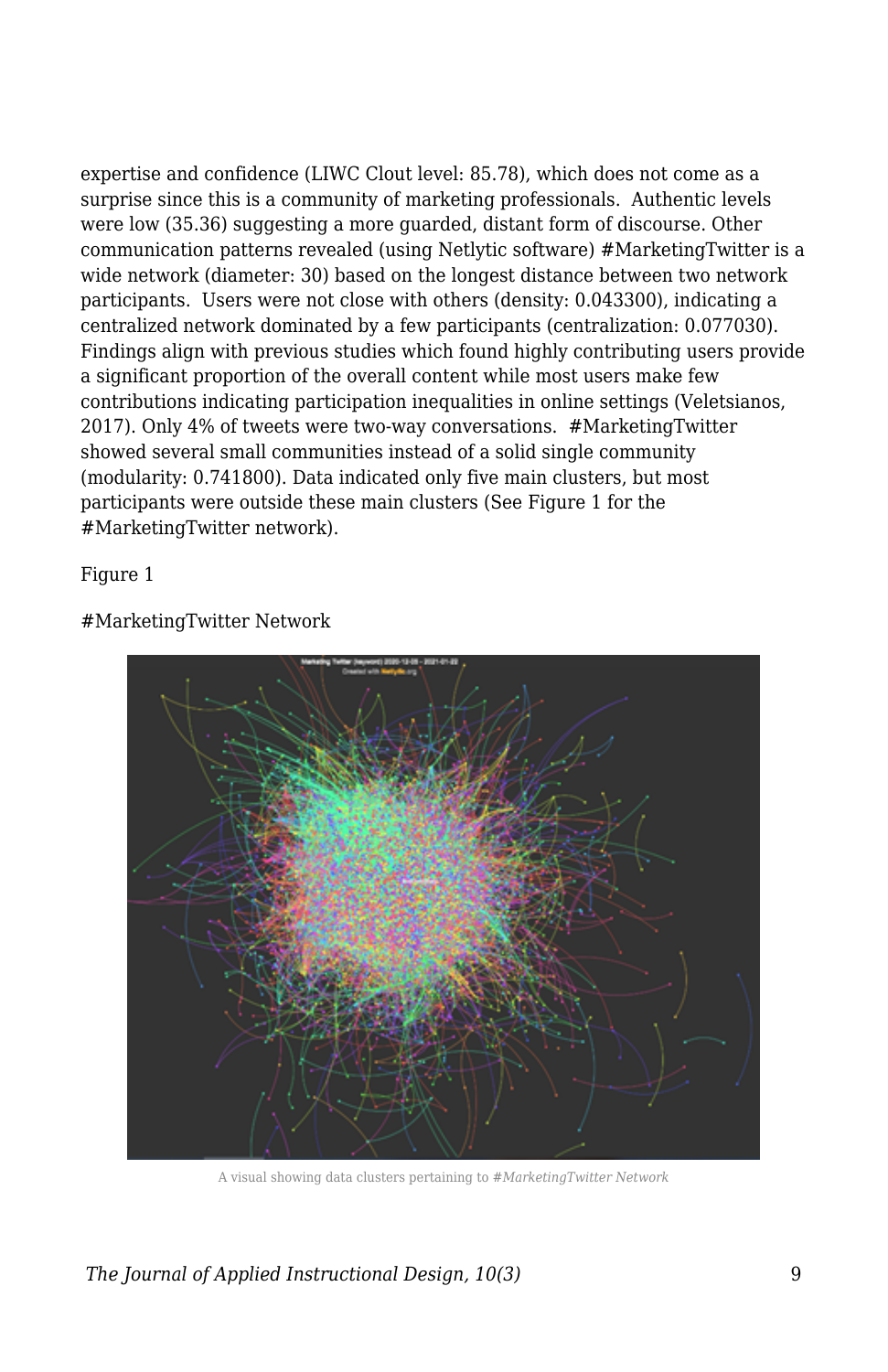#### **RQ2: What kinds of users contribute to the #MarketingTwitter community?**

We performed a social network analysis to identify indegree and outdegree users. A degree is the number of connections a node (user) has and is measured by the number of ties (e.g., tweets) a node receives from others. Outdegree users mention/tag others frequently; they connect others with resources and information. Most outdegree users were marketers while a few were marketing companies with an average of less than 10K followers. Indegree users are tagged or mentioned in tweets. Indegree users are key players in the network (e.g., influencers), they are extensively involved in relationships with other network members, and they are considered trusted information sources (Gruzd & Haythornthwaite, 2013). Information shared by prominent indegree users shapes how others in a community understand and view a topic. Most indegree users were Twitter accounts like ClubHouse, Adweek (media outlet), and marketing professionals with 15K followers. The highest indegree and outdegree user was a marketing professional that became a leader in this community by contributing resources and connecting with others in the community. The affordances of social media platforms allow new kinds of transparent, empathetic, and inclusive leaders with unique skills such as community building and engagement to emerge in online community groups (The Gov Lab, 2021).

#### **RQ3: How are informal learning and communication strategies shared?**

U textual and content analysis, the authors identified recurrent words in the conversations (See figure 2). Further analysis found that the top 50 words encompassed positive words like *good, great, amazing, and love*. Call-to-action language, suggesting indications of informal learning, was found in words such as *click, build, connect, check, make, read, find, join, learn, share, and dm (direct message)*. Authors also found additional words related to informal learning and community building such as *#marketingtips, tips, experience, reading, community, building, friends, follow, followers, and team*.

Figure 2

Top Ten Most Frequently Used Words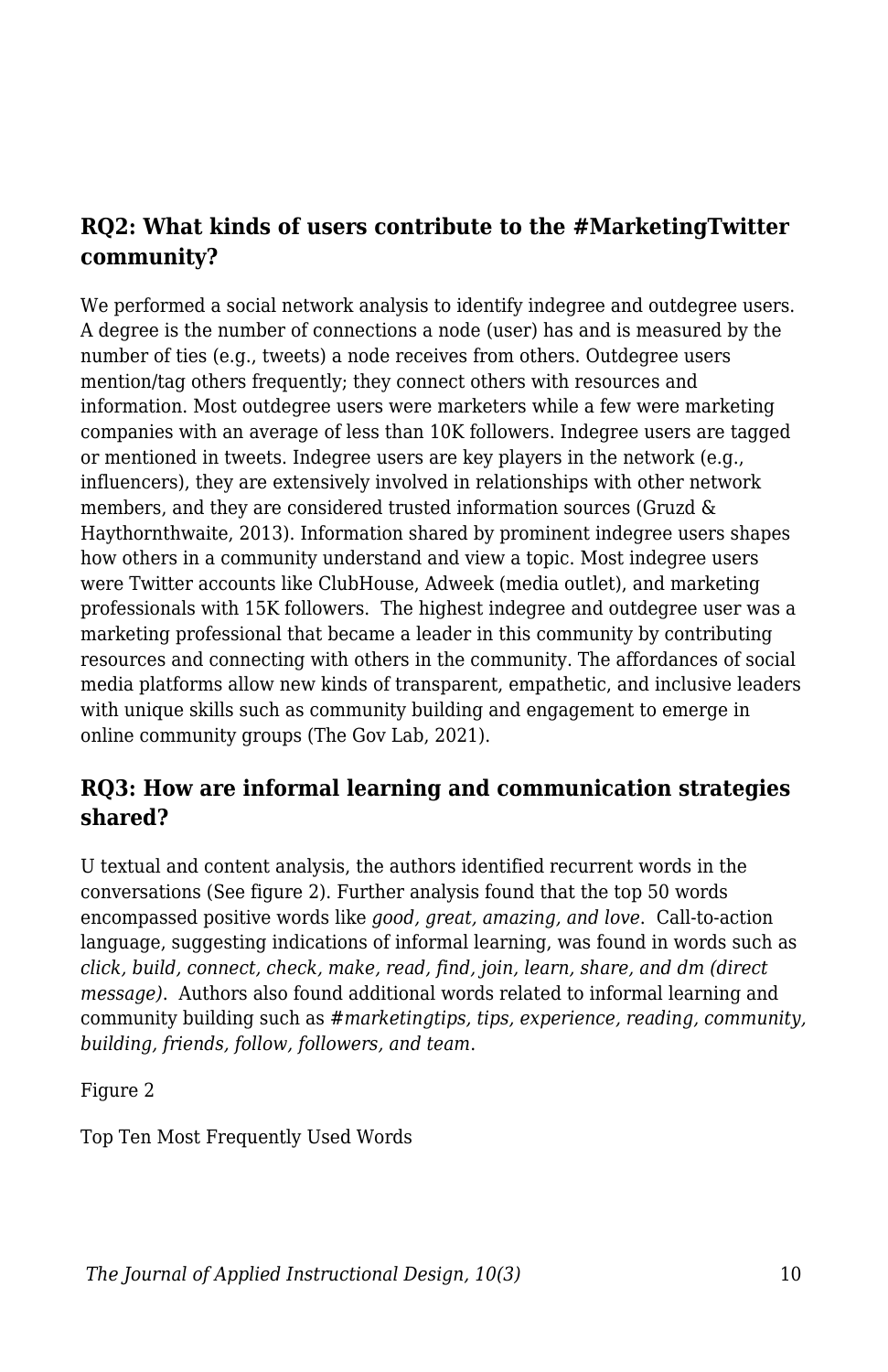

A bar graph showing the top ten more frequently used words

Table 1 shows a descriptive analysis of the variables used for quantitative content analysis. Most of the tweets included hashtags (63%), emoji (26%), and tagging (24%). Tweets had an average of 21 likes, three shares, and two comments. As seen in table 1, tweets that included only text (no images, hyperlinks, or multimedia) were used more frequently. Communication strategies were primarily informational which means users were mainly focused on distributing information and not engaging or mobilizing. However, other strategies were utilized such as community (e.g., dialogues/conversations), action or mobilization (e.g., call-toaction language), and appreciation and inspirational content (e.g., encouragement such as "*Don't Analyze the Solution. You should Try to analyze the problem. Then you will Find out a better solution*") which summed 61% of the tweets. If almost 61% of the tweets were cognitively or interactively encouraging (e.g., personal experiences, asking questions, providing examples), these results indicate members present a lower risk of dropping out of the community (Xing & Gao, 2018).

#### Table 1

Descriptive Analysis of Main Variables and Categories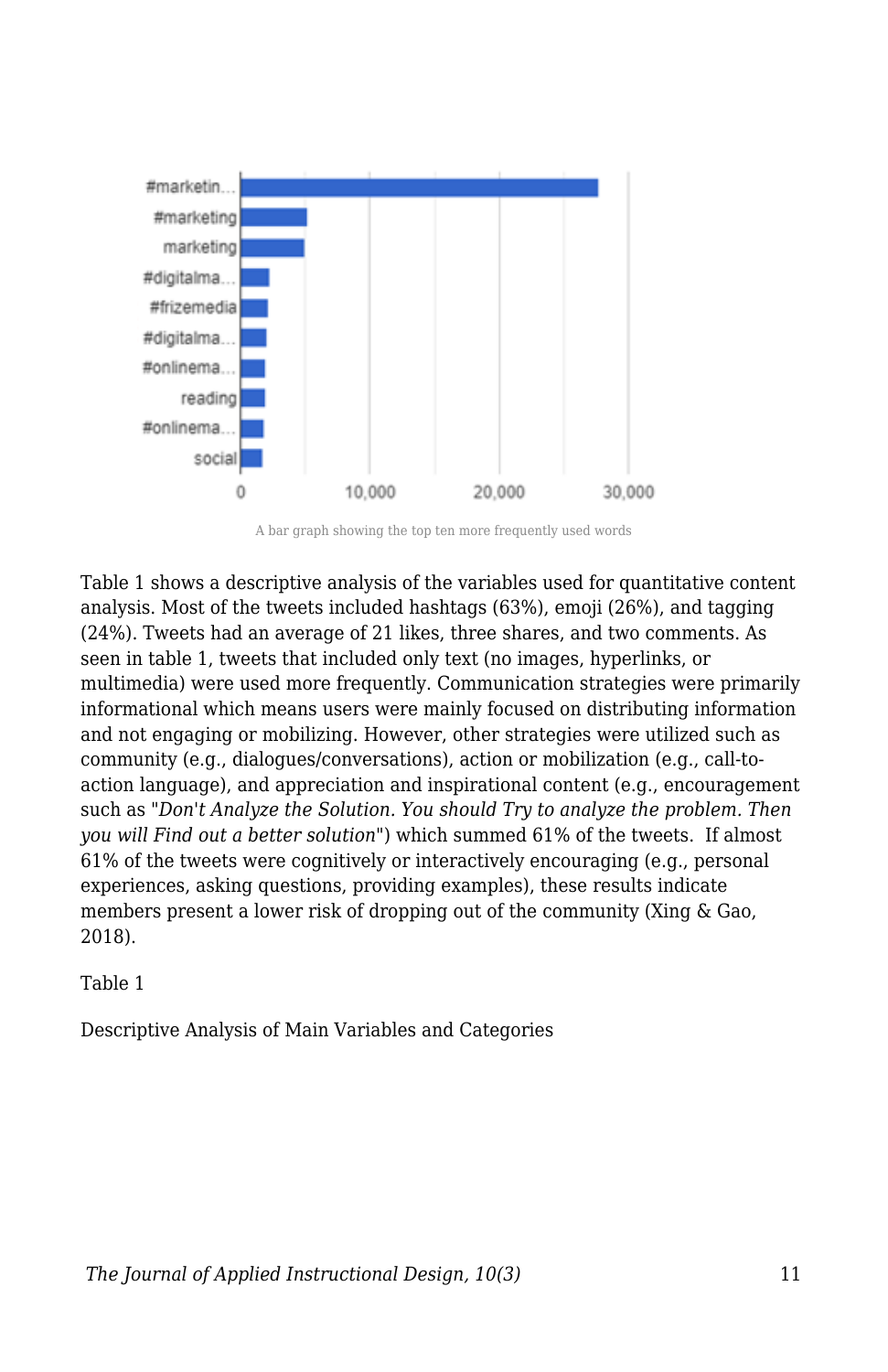| Type of<br>tweet | <b>Content format</b>               | <b>Purpose</b>     | <b>Learning strategies</b>          |
|------------------|-------------------------------------|--------------------|-------------------------------------|
|                  | Tweet: 51% Text only: 58%           |                    | Information: 36% Support ideas: 36% |
| Retweet:<br>30%  | Images/graphics: 18% Community: 27% |                    | Networking &<br>education: 22%      |
| Reply: $11%$     | Link to article: 16%                | Inspirational: 19% | Offer/ask<br>advice/support: 15%    |
| 9%               | Quote tweet: Multimedia: 8%         | Action: $10\%$     | Self-promotion: 15%                 |
|                  |                                     | Appreciation: 5%   | Amplify others: 10%                 |
|                  |                                     | Other: $2\%$       | Other: $2\%$                        |
|                  | Variables and categories            | $\%$               |                                     |

| <b>Type of tweet</b>     |    |
|--------------------------|----|
| Tweet                    | 51 |
| Retweet                  | 30 |
| Reply                    | 11 |
| <b>Ouote</b> tweet       | 9  |
| Content format           |    |
| Text only                | 58 |
| Images/graphics          | 18 |
| Link to article          | 16 |
| Multimedia               | 8  |
| Purpose                  |    |
| Information              | 36 |
| Community                | 27 |
| Inspirational            | 19 |
| Action                   | 10 |
| Appreciation             | 5  |
| Other                    | 2  |
| Learning strategies      |    |
| Support ideas            | 36 |
| Networking & education   | 22 |
| Offer/ask advice/support | 15 |
| Self-promotion           | 15 |
| Amplify others           | 10 |
| Other                    | 2  |

*The Journal of Applied Instructional Design, 10(3)* 12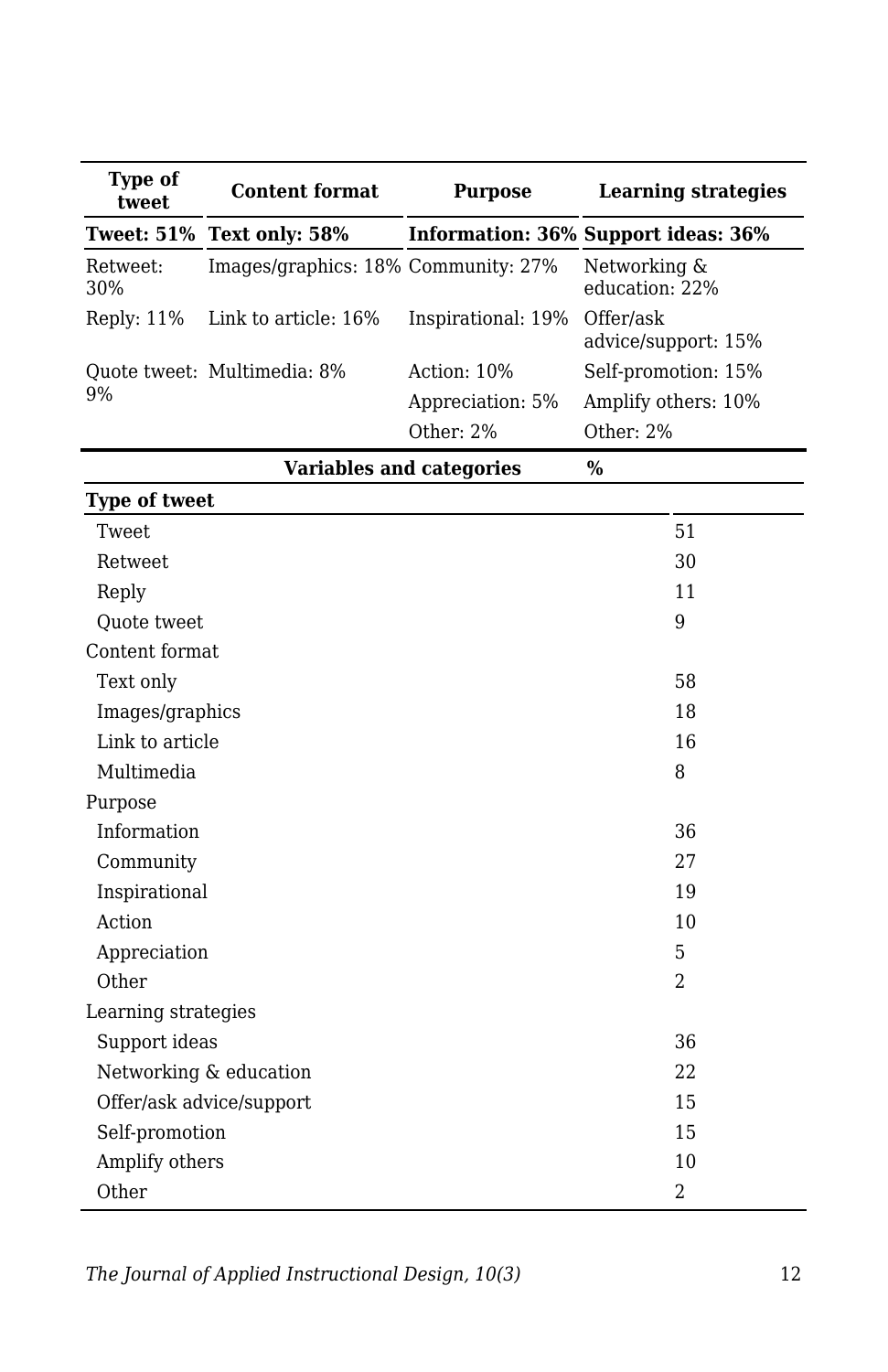Participants encouraged diverse informal learning strategies by supporting content or other members' ideas, encouraging networking and learning, and offering or asking for support. Members supporting (or endorsing) content ideas, statements, or quotes were the most used learning strategies (See Table 1). Although tweets were informational, they provide members with resources and knowledge for informal professional development. 22% of tweets encouraged networking and education demonstrated by questions or statements that supported responses from different perspectives. Hence, it becomes a relaxed and enriching learning experience for members. For instance:

#MarketingTwitter should get together once a month and make a thread where we answer brands on different questions regarding marketing. There is nothing to lose. They get a free advice, and we get to think outside our everyday tasks. We can help each other.

These interactive tweets provide members with opportunities to brainstorm ideas, get informed and educated while networking simultaneously (Xing & Gao, 2018).

### **RQ4: What content formats and resources are utilized with learning and message strategies?**

Authors ran crosstabs to see descriptive relationships between the categorical variables to answer RQ4. Information and community categories (that belong to the 'purpose of tweet' variable) used mostly text (13.42% and 22% respectively), followed by links to articles (12% for informational purpose), and images/graphics (4% for community purpose). The most used learning strategies (support ideas and networking/education) had similar results as the purpose variable whereby text was mainly used, followed by image/graphics. Hashtags were used primarily for informational purposes and learning strategies such as supporting others' content ideas. When running a crosstab between purpose and learning strategies, it was found that the support of others' content ideas strategy was mainly informative (15%) and inspirational (13%).

### **RQ5: How does the #MarketingTwitter community promote instructional design strategies of informal learning experiences to engage and impact members in the community?**

By conducting a thematic analysis of the tweets, authors identified key themes on #MarketingTwitter tweets to propose a thematic framework of instructional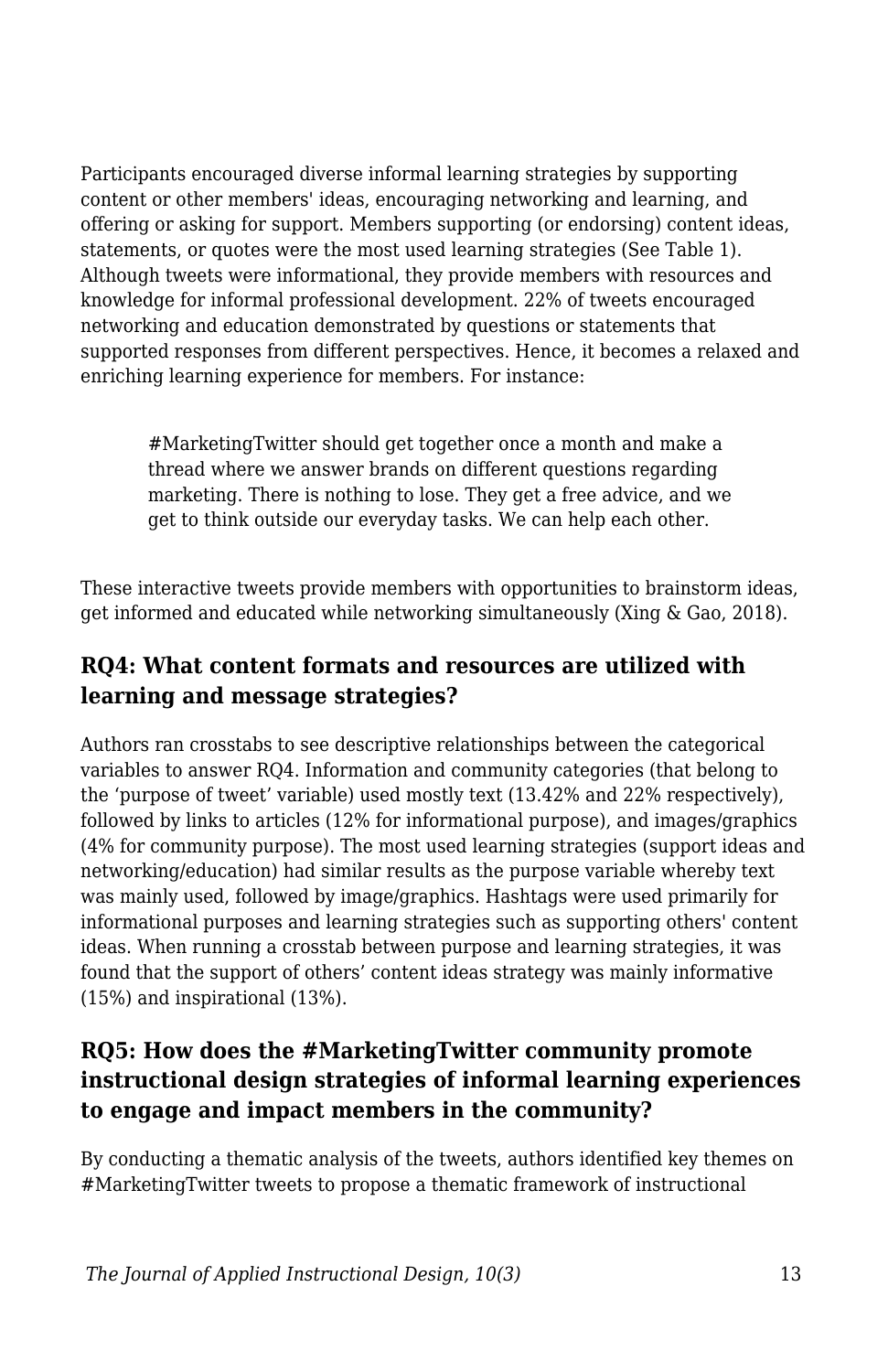design strategies for informal learning on niche professional communities to comprehend needs, interests, and motivations. As shown in Table 3, the framework builds on Rashid et al. (2018), who analyzed the health professional community on Twitter #TipsForNewDocs and proposed five main categories of sharing knowledge: propositional, personal, process, know-how, and socialization. Motivations were identified for each of the five main categories using The ARCS Model of Motivational Design Theory which details motivational characteristics of learners: attention, relevance, confidence, and satisfaction (Keller, 1987). The framework provides instructional design strategies to promote motivation to build a community around informal learning experiences on online social communities.

#### Table 3

| <b>Propositional</b><br>knowledge<br>(Attention) | <b>Process</b><br>knowledge<br>(Relevance)                       | Personal<br>knowledge<br>(Confidence) | Know-how<br>knowledge<br>(Satisfaction) | <b>Socialization</b><br>(Satisfaction) |
|--------------------------------------------------|------------------------------------------------------------------|---------------------------------------|-----------------------------------------|----------------------------------------|
| Self-branding<br>and<br>achievements             | Professional<br>development<br>opportunities                     | Provide<br>advice/support moments     | Inspirational                           | <b>Affiliation</b>                     |
| Insights from<br>colleagues                      | Mobilization<br>through call-to-engagement<br>action<br>language | Community                             | Amplify<br>content/other<br>members     | Appreciation                           |
| Improvements<br>in the<br>profession             | Networking<br>opportunities                                      | Work/life<br>balance                  |                                         | Everyday life                          |

Thematic framework of instructional design strategies for informal learning in niche professional communities by motivation type

Propositional knowledge describes theoretical aspects of professional knowledge. For instance, #MarketingTwitter members engage in self-branding (i.e., going beyond simple introduction to using the opportunity to brand themselves for career opportunities or promoting achievements), learning from peers through their insights, and sharing tips on how to improve as professionals. Propositional knowledge strategies in online niche communities encourage learners' attention. It includes unexpected elements, curiosity, creative content, asking challenging questions, and providing insights and real-world examples on solving industry/work issues through active participation.

Process knowledge describes the exchange of professional development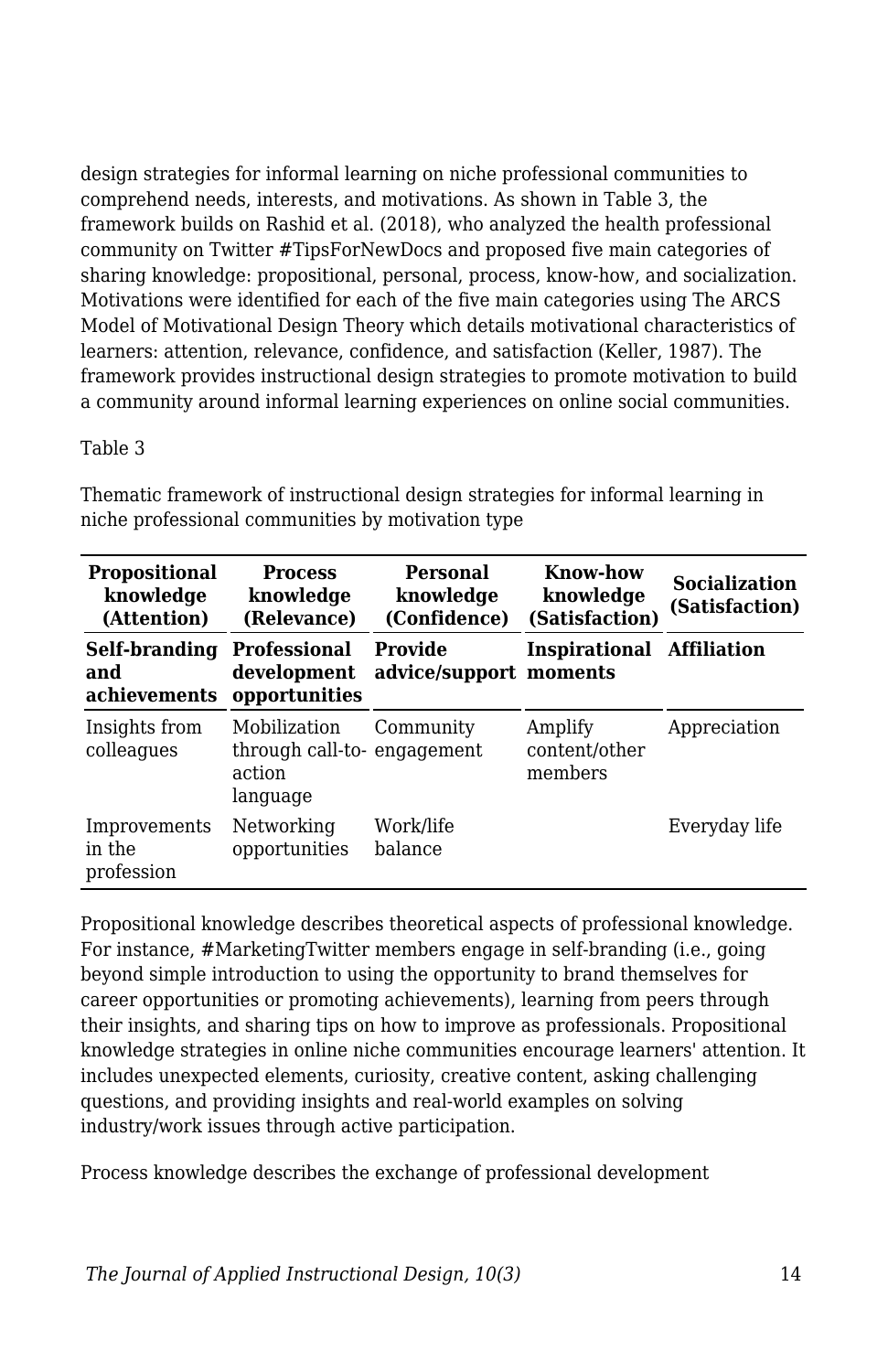opportunities resulting in mobilizing users to do an activity (including call-toaction language like *click, build, connect, check, read, find, join, learn, share, and dm*) leading to networking and learning opportunities. Process knowledge strategies in online niche communities encourage relevance since learners in the community share diverse valuable content, opportunities, and experiences while contributing to completion of work or tasks. Furthermore, personal knowledge (interpretations of experience) refers to professional knowledge acquired through an experience such as giving advice or support about the profession, encouraging engagement through dialogues and conversations, and learning how to balance work-life or manage stress. Personal knowledge strategies in online niche communities inspire confidence in learners because it facilitates self-growth while providing constant feedback and support.

Know-how knowledge refers to details regarding how workplaces operate, which stimulates or persuades members to think about work concepts leading to inspirational moments. It also includes the importance of amplifying or giving voice to other professionals with different perspectives regarding how an industry or a field operates. Additionally, socialization reinforces relationships through experiences by helping to create a defined sense of professional identity. Different themes regarding socialization were indicated in the results such as an appreciation of all the benefits and opportunities #MarketingTwitter provides, a sense of affiliation, and an enjoyment of everyday life tweets (day-to-day life experiences including funny moments). For instance:

If you see the #MarketingTwitter community and feel like you don't belong — you're inexperienced, feel like you have nothing to say, etc. — know you're ABSOLUTELY welcome. We're all just nerds learning from another, having fun, and sometimes tweeting while on gummy edibles.

Both know-how knowledge and socialization in online communities encourage satisfaction by providing learners with positive consequences in learning, participating, and contributing to the community.

### **Conclusion**

This paper explored the #MarketingTwitter professional's community to examine how members encouraged instructional design strategies for informal learning experiences built using the unique attributes of online social media communities.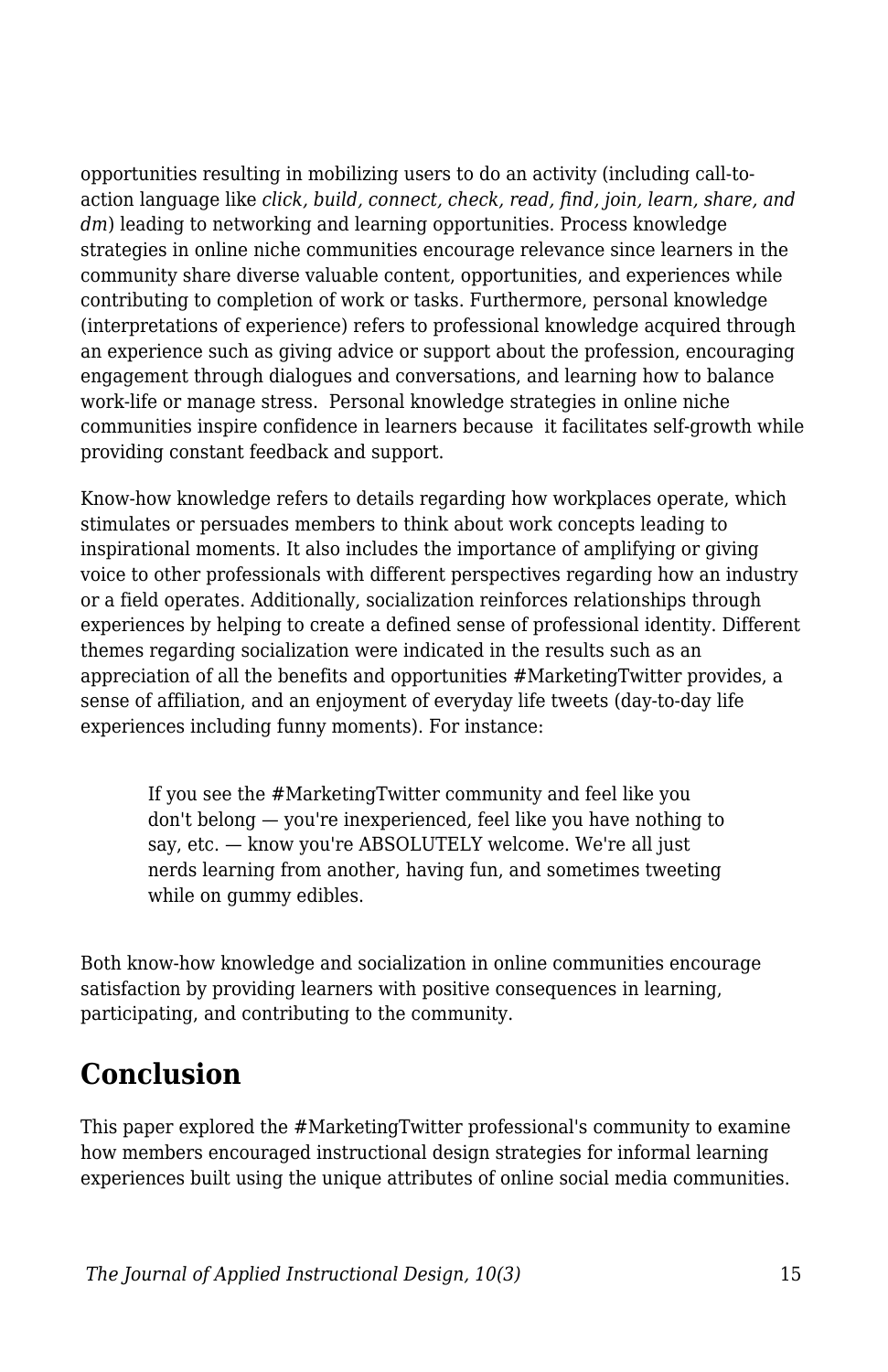Most community members used simple text forms to inform and nurture a sense of community by supporting content ideas/statements while fostering networking and informal professional development. Although links, images, and multimedia combined were found in 42% of the content shared in the community, as advancements on Twitter continue to grow, online niche professional communities are expected to use other content formats to provide an enriching informal learning experience on Twitter. Hashtags were highly used among members, offering opportunities for professional development, and as aligned with other studies, reflected user's needs and desires (Veletsianos, 2017). For instance, the second most used hashtag, #MarketingTips, suggests marketing professionals are using Twitter for informal learning experiences. Findings support the analysis of previous studies about hashtag online professional communities, and mainly focused on sharing and improving personal and professional knowledge (Rashid et al., 2018) or overall awareness of topics (Xu et al., 2015). Call-to-action language revealed relevant opportunities for members to strengthen informal learning and community engagement. Instructional designers supporting designing interactive online learning experiences must carefully consider formats, types of posts, purpose, and online learning strategies, such as those identified in this article, on social media platforms. These features, along with the thematic framework proposed, contribute to visualizing Twitter communities in a "structured" way, and presenting the identification of elements and strategies to improve online learning experiences.

Our study aligns with Goodyear et al.'s (2019) conclusions which noticed most interactions became disconnected and fragmented due to the high number of participants – also revealed in the social network analysis results. Although findings indicate members were engaging in diverse informal learning opportunities (e.g., support content ideas/statements and fostering networking and education), most of these tweets were posted by members that are not part of highly connected clusters. To navigate against these challenges, members encourage and mobilize other members to form small niche communities (i.e., more specialized communities within marketing). For example, "Hey MarketingTwitter! I'm looking to connect with folks who are interested in or doing great things in the area of Employee Brand Advocacy and Internal marketing generally. Looking forward to exchanging ideas. Please tag or reach out*"*. Or thesemember continue the conversation on other social media platforms like Clubhouse for informal learning, professional development, and networking opportunities - also revealed in some of the data from this study. These opportunities provide more advantageous professional relations, and new areas of discussion and research (Goodyear et al., 2019) for future studies.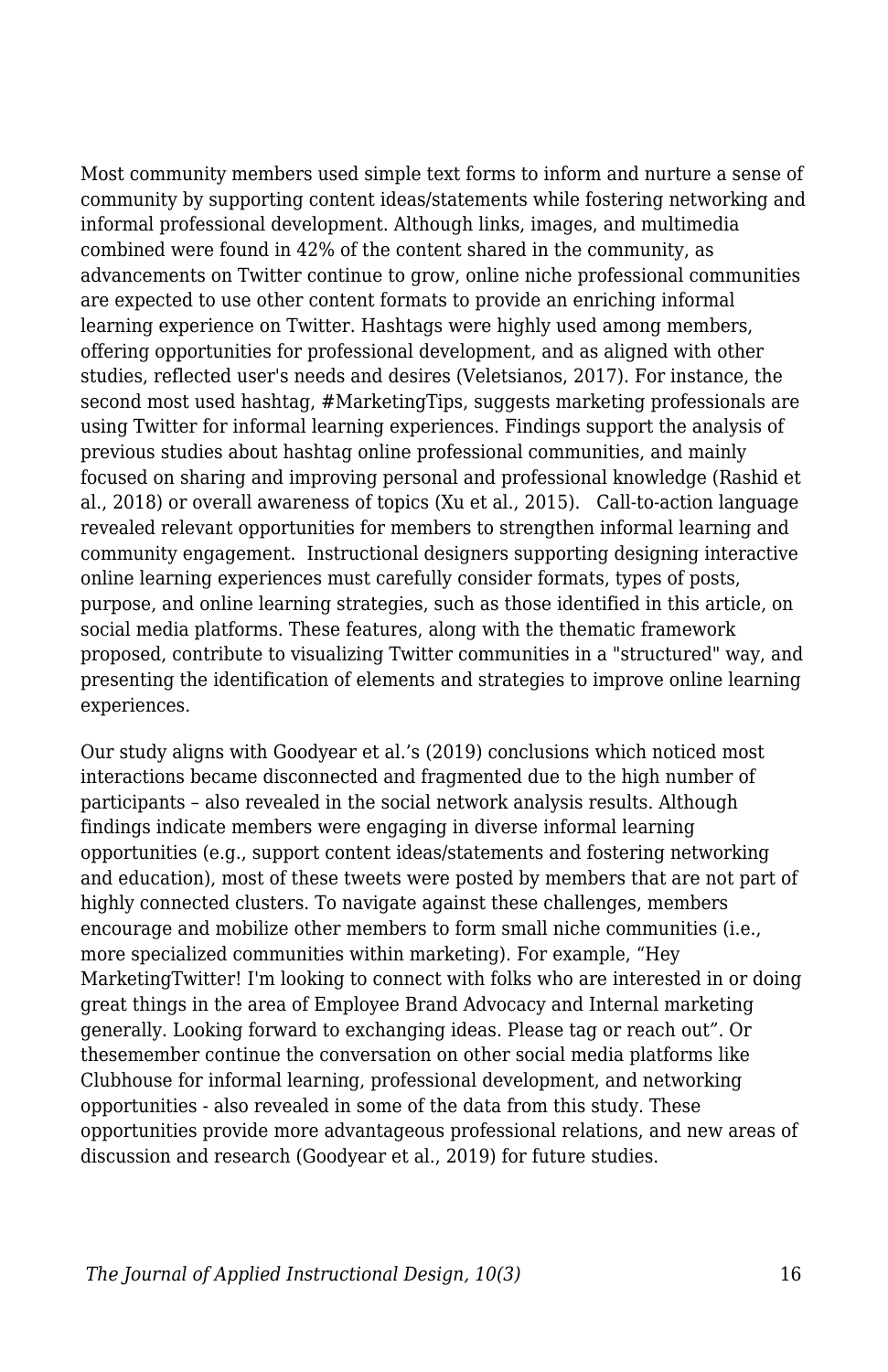Our data analysis suggests #MarketingTwitter represents an established group of marketing practitioners looking for online informal learning experiences and resources to address professional challenges. At the same time, those users are searching for opportunities to support and help each other. These findings also line up with previous studies in teaching online communities (e.g., Staudt-Willet, 2019; Trust et al., 2020), in which the benefits of these communities have positively impacted teachers' practices. The thematic framework proposed can be utilized when designing professional development and learning experiences across diverse industries, social platforms, and audiences. It suggests instructional design strategies and motivations to engage and impact informal learning experiences in online niche professional communities. Future studies can build upon this framework for analyzing Twitter educational communities such as instructional designers in education, instructional designers working in K-12 environments, or small niche communities in other fields such as public relation professors (e.g., PRprofs). One of the community leaders and highest indegree and outdegree user of the #MarketingTwitter community, @ThatChristinaG, tweeted on December 8, 2020, "This community doesn't belong to me. It belongs to all of us. Be kind. Hype each other up. Add value. Learn. #MarketingTwitter" indicating the true nature of #MarketingTwitter.

### **References**

- Beach, R. (2012). Can online learning communities foster professional development? *Language Arts, 89*(4), 256-262. [https://edtechbooks.org/-HMg](https://www.learntechlib.org/p/65374/)
- Blankenship, R. (2018). Are you visiting or do you live here?: How novice teachers use social media to form "secret communities" of peer mentorship and professional practice. In K. Dikilitas, E. Mede, & D. Atay (Eds.), *Mentorship Strategies in Teacher Education* (p.170-181). IGI Global. DOI: 10.4018/978-1-5225-4050-2.ch009
- Britt, V. & Paulus, T. (2016). "Beyond the four walls of my building": A case study of #Edchat as a community of practice. *American Journal of Distance Education*, *30*(1), 48-59. [https://edtechbooks.org/-vak](https://doi.org/10.1080/08923647.2016.1119609)
- Bruns, A. & Burgess, J. (2011). The use of twitter hashtags in the formation of ad hoc publics. In Bruns, A & De Wilde, P (Eds.) *Proceedings of the 6th European Consortium for Political Research General Conference 2011*. United Kingdom, 1-9. [https://edtechbooks.org/-ViJc](https://eprints.qut.edu.au/46515/)

Carpenter, J. P. & Krutka, D. G. (2015). Engagement through microblogging: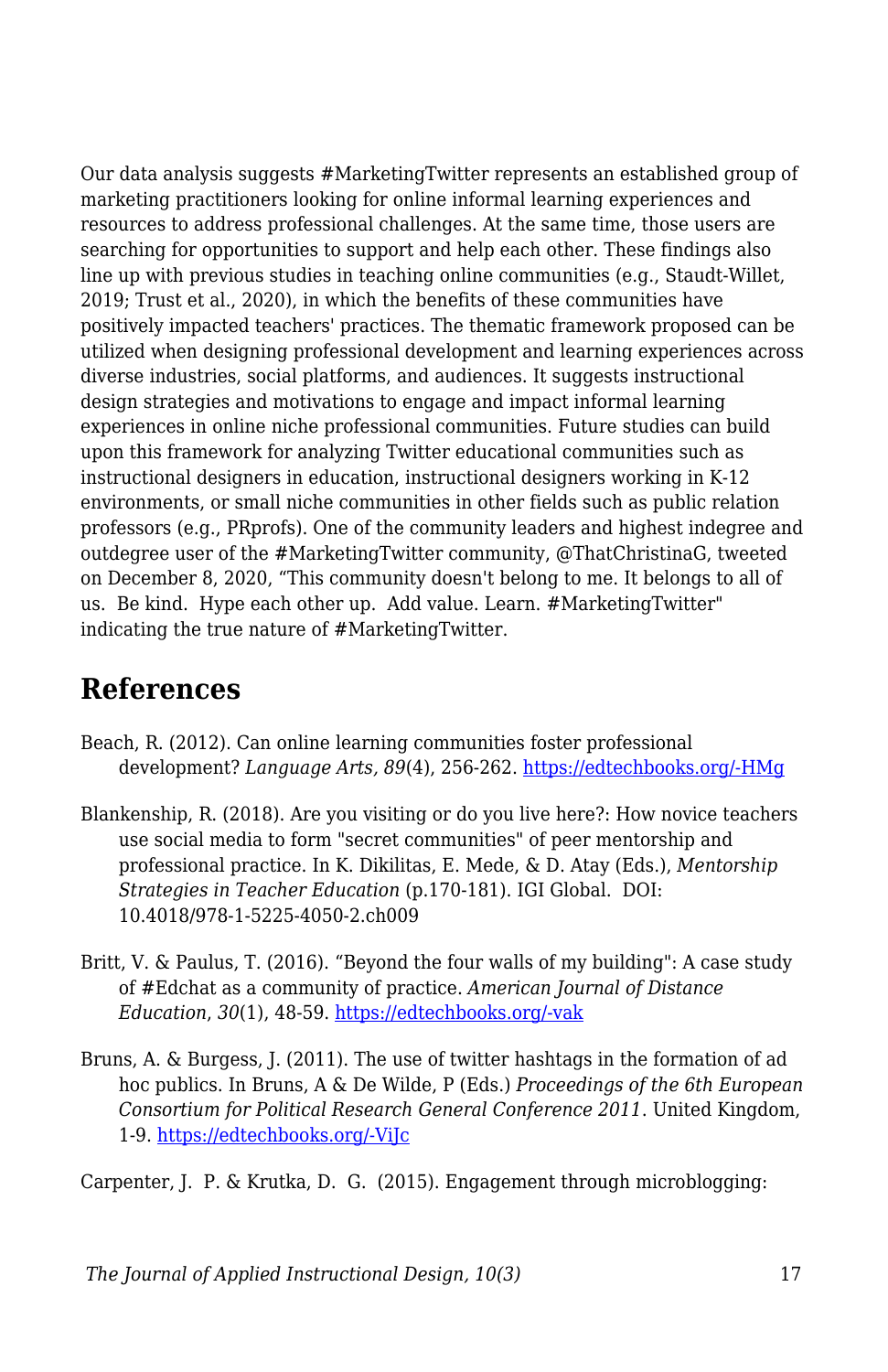Educator professional development via Twitter. *Professional Development in Education*, *41*, 707–728. [https://edtechbooks.org/-FAon](https://doi.org/10.1080/19415257.2014.939294)

- Carpenter, J., Tani, T., Morrison, S., & Keane, J. (2020). Exploring the landscape of educator professional activity on Twitter: an analysis of 16 education-related Twitter hashtags. *Professional Development in Education*. [https://edtechbooks.org/-piCK](https://doi.org/10.1080/19415257.2020.1752287)
- Conley, Q. & Sabo, K.E. (2015). The social media instructional design model: A new tool for designing instruction using social media. *International Journal of Social Media and Interactive Learning Environments, 3*(4), 290-304. doi: 10.1504/IJSMILE.2015.074008
- Churchill, D. (2006). Towards a useful classification of learning objects. *Educational Technology Research and Development*, *55*(5), 479–497. doi:10.1007/s11423-006-9000-y
- Dickey, M. (2005). Engaging by design: How engagement strategies in popular computer and video games can inform instructional design. *Educational Technology Research and Development, 53*(2), 67-83. [https://edtechbooks.org/-etqU](https://doi.org/10.1007/BF02504866)
- DiFranza, A. (2020, May 20). What does an instructional designer do? Northeastern University Graduate Programs. https://www.northeastern.edu/graduate/blog/what-does-an-instructional-desig ner-do/
- Donelan, H. (2016). Social media for professional development and networking opportunities in academia. *Journal of Further and Higher Education*, *40*(5), 706–729. [https://edtechbooks.org/-UvtV](https://doi.org/10.1080/0309877X.2015.1014321)
- Eaton, P.W. & Pasquini L.A. (2019). Networked practices in higher education: An ethnography of the #AcAdvchatcommunity. *The Internet and Higher Education*, *45*(100273),1-10. https://doi.org/10.1016/j.iheduc.2019.100723" https://doi.org/10.1016/j.iheduc.2019.100723
- Gao, F. & Li, L. (2019). Predicting educators' use of Twitter for professional learning and development. *Education and Information Technologies*, *24*, 2311-2327. DOI: 10.1007/s10639-019-09872-9
- Goodyear, V., Parker, M., & Casey, A. (2019). Social media and teacher professional learning communities. *Physical Education and Sport Pedagogy*,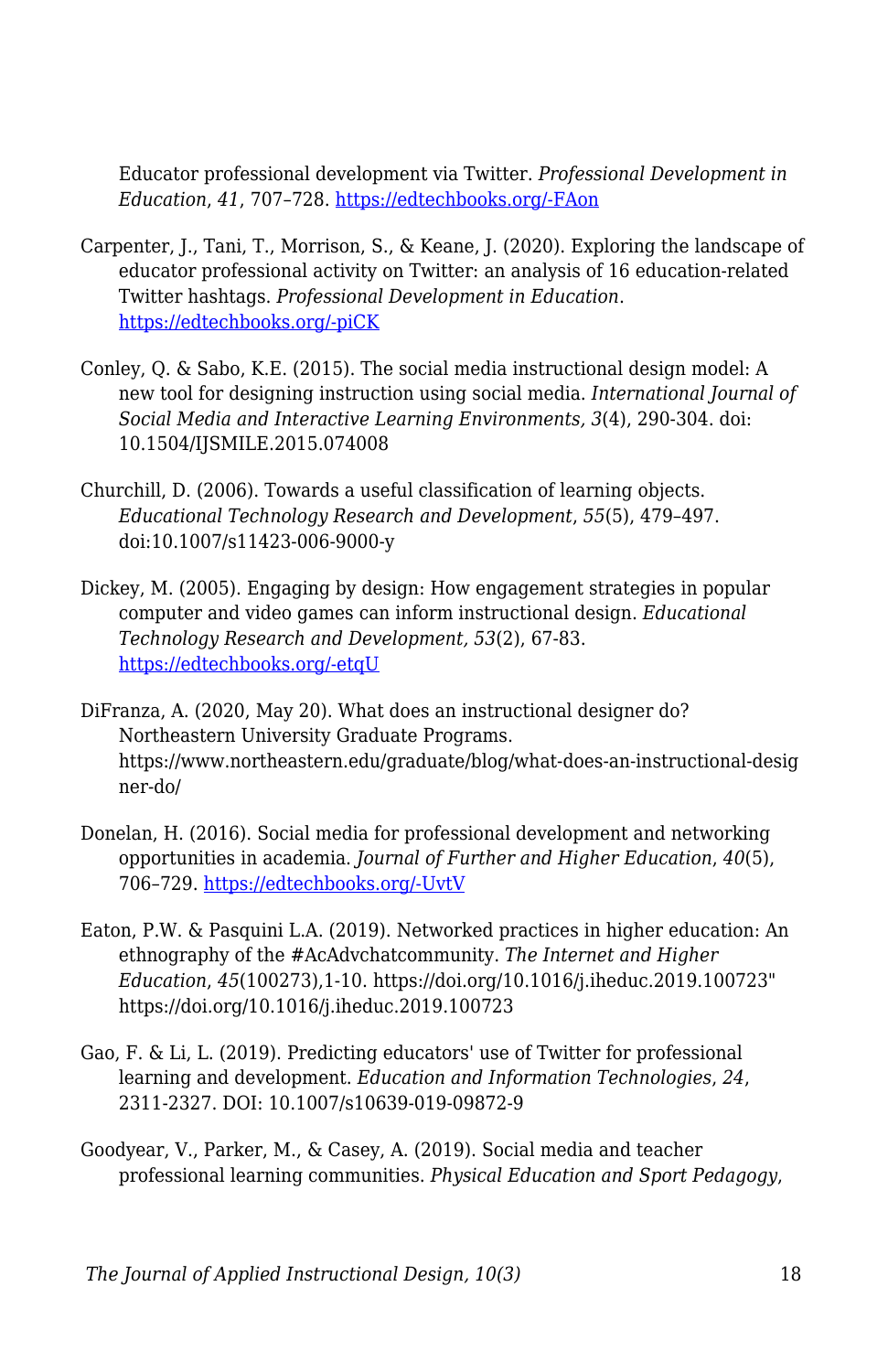*24*(5), 421-433. [https://edtechbooks.org/-aWW](https://doi.org/10.1080/17408989.2019.1617263)

- Gomez-Vasquez L. &Romero-Hall E. (2020) An Exploration of a Social Media Community: The Case of #AcademicTwitter. In G. Meiselwitz (ed.), *Social computing and social media: Participation, user experience, consumer Experience, and applications of social computing. HCII 2020. Lecture Notes in Computer Science.* Vol 12195 (p.526-537). Springer. https://doi.org/10.1007/978-3-030-49576-3\_38
- Greenhalgh, S. P., & Koehler, M. J. (2017). 28 days later: Twitter hashtags as "just in time" teacher professional development. *TechTrends*, *61*(3), 273-281. [https://edtechbooks.org/-BCMA](https://doi.org/10.1007/s11528-016-0142-4)
- Greenhow, C. & Lewin, C. (2016). Social media and education: reconceptualizing the boundaries of formal and informal learning. *Learning, Media, and Technology*, *41*(1), 6-30. [https://edtechbooks.org/-TADY](https://doi.org/10.1080/17439884.2015.1064954)
- Gruzd, A., & Haythornthwaite, C. (2013). Enabling community through social media. *Journal of Medical Research*, *15*(10), 1-17-. doi: 10.2196/jmir.2796.
- Gruzd, A., Wellman, B., Takhteyev, Y. (2011). Imagining Twitter as an imagined community. *Am. Behav. Sci*, *55*(10), 1294–1318. [https://edtechbooks.org/-GuSy](https://doi.org/10.1177/0002764211409378)
- Hart, M., Stetten, N., Islam, S., & Pizarro, K. (2017). Twitter and public health (part 1): How individual public health professionals use Twitter for professional development. *JMIR Public Health and Surveillance, 3*(3). DOI: 10.2196/publichealth.6795
- Johnson-Holder, A., & Berthea-Hampton, T. (2019). Educational leaders, professional learning communities, and social media. *Journal of Research Initiatives*, *4*(1), 1-11. [https://edtechbooks.org/-Qne](https://digitalcommons.uncfsu.edu/jri/vol4/iss3/2)
- Kaplan, A.M. & Haenlein, M. (2010). Users of the world, unite! The challenges and opportunities of Social Media. *Business Horizons*, *53*(1), 59-68. [https://edtechbooks.org/-ntBI](https://doi.org/10.1016/j.bushor.2009.09.003)
- Keller, J.M. (1987). Development and use of the ARCS model of motivational design. *Journal of Instructional Development*, *10*(3), 2-10. [https://edtechbooks.org/-wMjS](https://doi.org/10.1007/BF02905780)
- Klein, M., Niebuhr, V. & D'Alessandro, D. (2013). Innovative online faculty development utilizing the power of social media. *Academic Pediatrics*, *13*(6), 564–569. DOI: 10.1016/j.acap.2013.07.005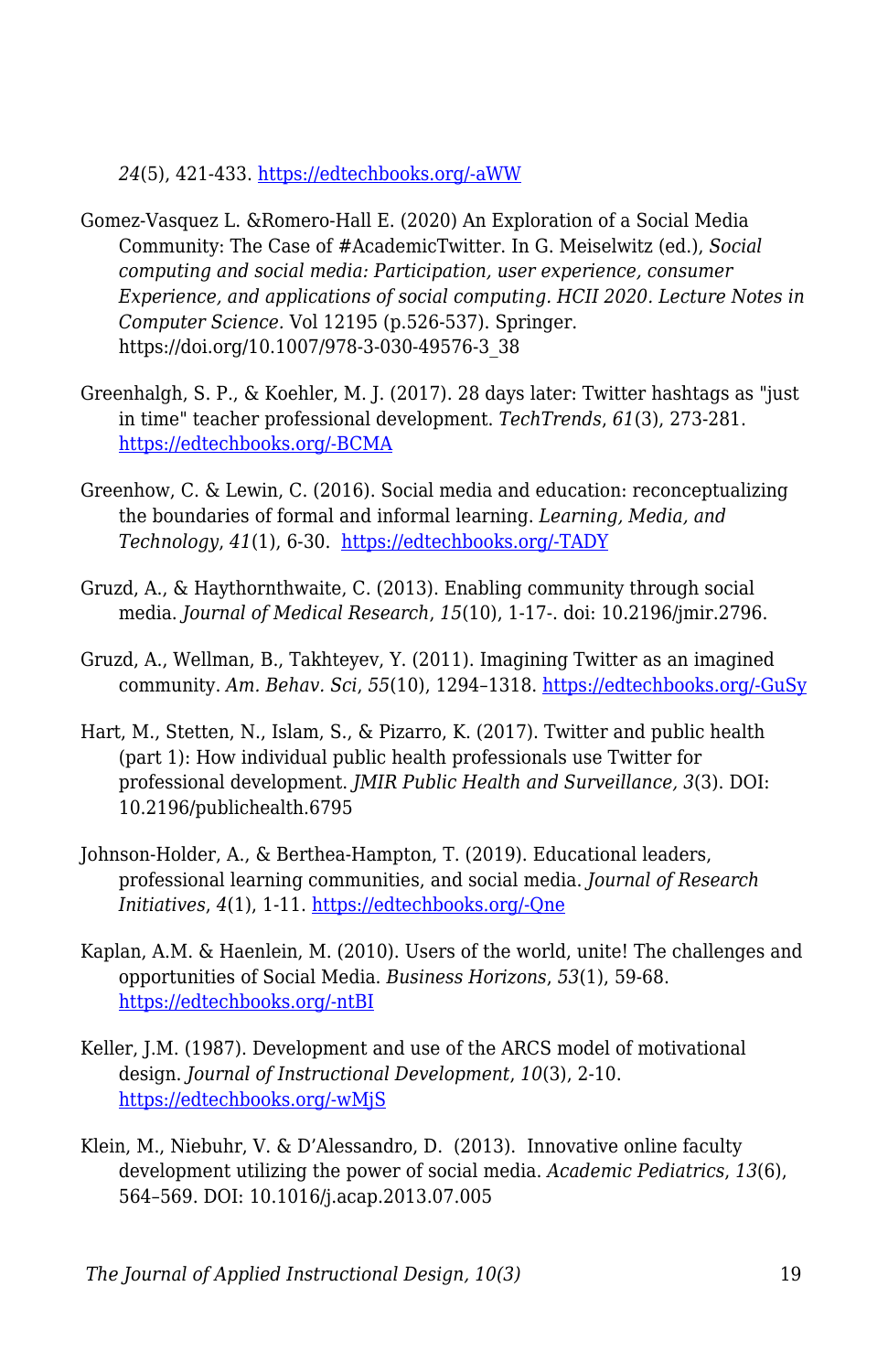- Lewis, J., Fane, K., Ingraham, A., Khan, A., Mills, A., . . . Pollart, S. (2018). Expanding opportunities for professional development: Utilization of Twitter by early career women in academic medicine and science. *JMIR Medical Education*, *4*(2), 1-6. doi: 10.2196/11140.
- Lovejoy, K. & Saxton, G. (2012). Information, community, and action: How nonprofit organizations use social media. *Journal of Computer-Mediated Communication*, *17*, 337-353. [https://edtechbooks.org/-CUD](https://doi.org/10.1111/j.1083-6101.2012.01576.x)
- Luo, T., Freeman, C. Stefaniak, J. (2020). "Like, comment, and share"—professional development through social media in higher education: A systematic review. *Education Technology Research and Development, 68*, 1659-1683. [https://edtechbooks.org/-cJi](https://doi.org/10.1007/s11423-020-09790-5)
- Marsick, V. & Watkins, K. (2001). Informal and incidental learning. *New Directions for Adult and Continuing Education, 89*, 25-34. DOI: 10.1002/ace.5
- Rashid, M.A., McKechnie, D., & Gill, D. (2018). What advice is given to newly qualified doctors on Twitter? An analysis of #TipsForNewDocs tweets. *Medical Education*, *53*, 747-756. doi: 10.1111/medu.13589
- Singh, L. (2020). A systematic review of higher education academics' use of microblogging for professional development: Case of Twitter. *Open Education Studies*, *2*(1), 66-81. https://www.degruyter.com/document/doi/10.1515/edu-2020-0102/html
- Staudt-Willet, K. B. (2019). Revisiting how and why educators use Twitter: Tweet types and purposes in #Edchat. *Journal of Research on Technology in Education*, *51*(3), 273-289. [https://edtechbooks.org/-cWa](https://doi.org/10.1080/15391523.2019.1611507)
- The GovLab (2021, February). The power of virtual communities. [https://edtechbooks.org/-xod](https://virtual-communities.thegovlab.org/files/DTR_report_en_EN.pdf)
- Trust, T., Krukta, D. G. & Carpenter, J. P. (2016). "Together we are better": Professional learning networks for teachers. *Computers and Education 102*, 15–34. [https://edtechbooks.org/-uqL](https://doi.org/10.1016/j.compedu.2016.06.007)
- Trust, T., Carpenter, J.P., Krukta, D., Kimmons, R. (2020). #RemoteTeaching & #RemoteLearning: Educator tweeting during the COVID-19 pandemic. *Journal of Technology and Teacher Education, 28*(2), 151-159. [https://edtechbooks.org/-dZz](https://www.learntechlib.org/primary/p/216094/)

Veletsianos, G. (2017). Three cases of hashtags used as learning and professional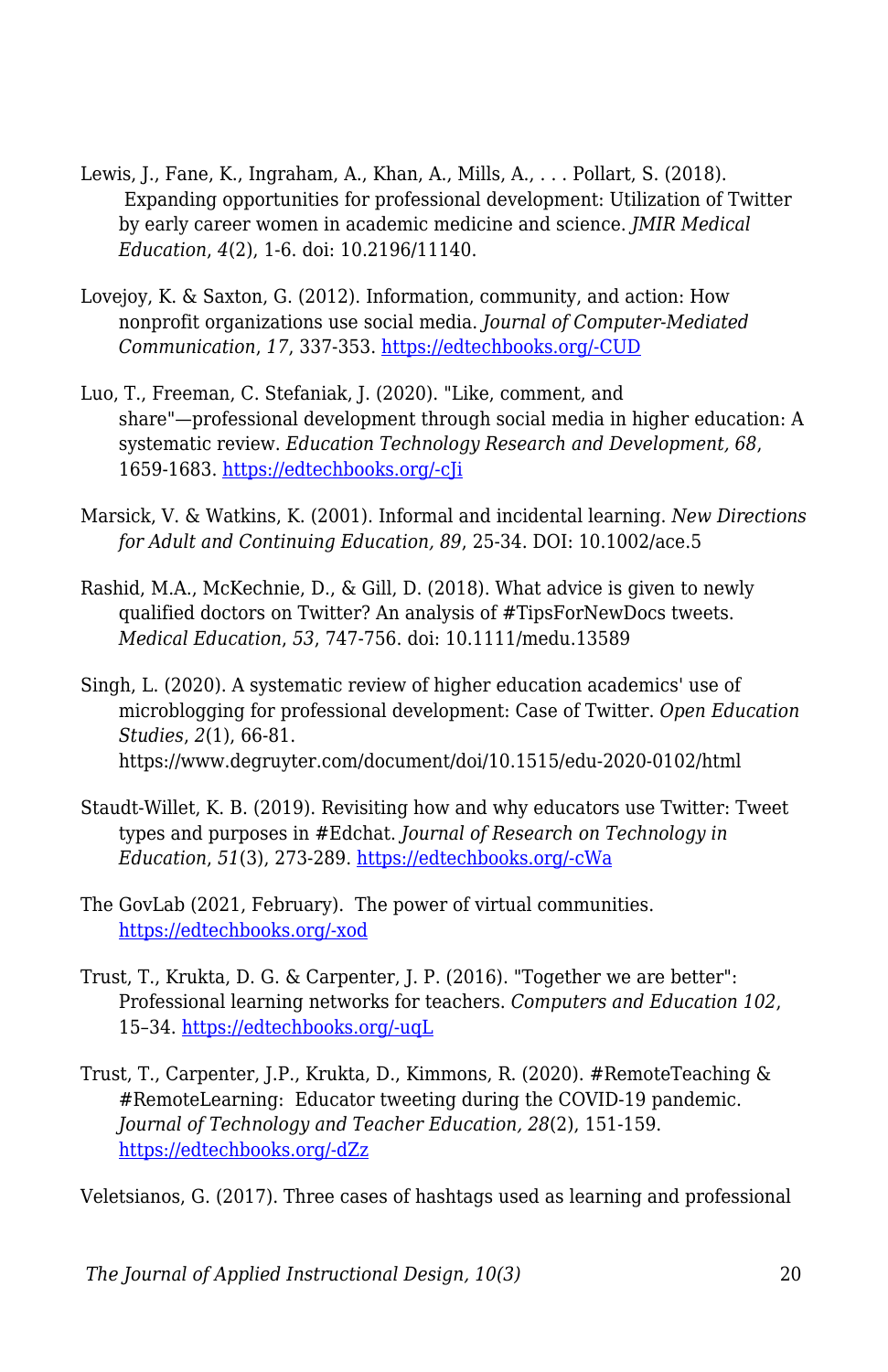development environments. *TechTrends*, *61*, 284-292. https://doi.org/10.1007/s11528-016-0143-3

- We Are Social & Hootsuite. (2021, January 27). *Digital 2021: The latest insights into the 'State of Digital'*. We Are Social. Retrieved from https://wearesocial.com/blog/2021/01/digital-2021-the-latest-insights-into-thestate-of-digital
- Wenger, E., McDermott, R.A., & Snyder, W. (2002). *Communities of practice: A guide to managing knowledge.* Harvard Business Press.
- Wesley, P. M. (2013). Investigating the community of practice of world language educators on Twitter. *Journal of Teacher Education*, *64*, 305–318. https://doi.org/10.1177/0022487113489032
- Witkemper, C., Lim, C. H., & Waldburger, A. (2012). Social media and sports marketing: Examining the motivations and constraints of Twitter users. *Sport Marketing Quarterly*, *21*, 170-183. [https://edtechbooks.org/-MCYkH](https://is.muni.cz/el/1423/podzim2013/ZUR589b/um/SM_W8_Twitter_Sports_Marketing.pdf)
- Xing, W. & Gao, F. (2018). Exploring the relationship between online discourse and commitment in Twitter professional learning communities. *Computers & Education*, *126*. 388-398. [https://edtechbooks.org/-apw](https://doi.org/10.1016/j.compedu.2018.08.010)
- Xu, W.W., Chi, I-H., Chen, Y., & Mukherjee, T. (2015). Twitter hashtags for health: Applying network and content analyses to understand the health knowledge sharing in a Twitter-based community of practice. *Qual Quant*, *49*, 1361-1380. DOI 10.1007/s11135-014-0051-6